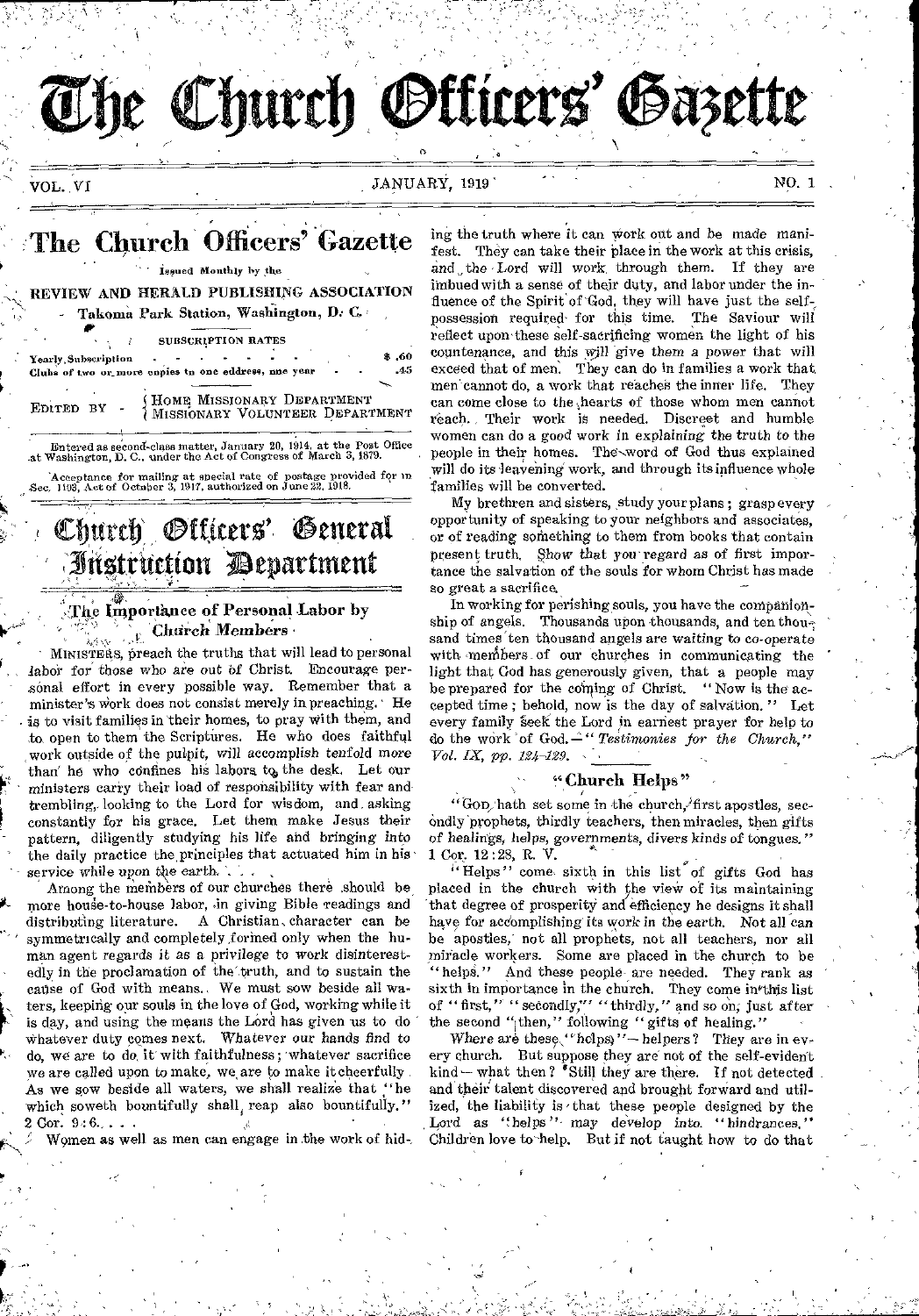which helps, they soon learn how to hinder those who are *doing* things.

One of the very nice duties of those called to lead out in the work of the church is, under God, to discover the latent talents — gifts — in the church, and set in operation such lines of work as will develop the various talents by helping each member, to put his gift to work for the Master.

Develop the "helps." Put some responsibilities upon these helpers, and leave them to work out the tasks. Let the "teachers" instruct the "helps" who are good talkers to go, to interested ones and tell them something they have learned about the precious message for this hour. Criticism and gossip will thus be replaced by some. thing that is profitable; for gossipers usually are good talkers, Many are the lines of service in which the gift of "helps" may be developed and utilized.

Growing churches are working churches. Something is planned for all to do. None need be idle. God has work for every soul he calls into church fellowship. Again we would emphasize that one of the most important duties devolving upon church officers is to discern these varied gifts placed in the church, and encourage all to develop the gifts in them, among which "helps" will be found to *occupy* no mean or unimportant place.

T. E. Bowen.

### Importance of Little Things

LIFE *is* chiefly made up, not of great sacrifices and wonderful achievements, but of little things. It is oftenest through the little things which seem so unworthy of notice that great good or evil is brought into our lives. It is through our failure to endure the tests that come to us in little things, that the habits are molded, the character misshaped ; and when the greater tests come, they find us unready. Only *by* acting upon principle in the tests of daily life can we acquire power to stand firm and faithful in the most dangerous and most difficult positions. *"Ministry of Healing,", p. 490.* 

### How to Make Things Move in the Church

It sometimes seems hard to get our missionary work to move in the church. We lay many plans, but /often nothing much seems to be accomplished.

We are sure that' it is not more plans, but *more power*  that is needed. The following is a forceful illustration of the need of the church:

"A man had a factory.'

 $H$ e walked round the outside and then walked round the inside. There were the shafts,' all 'properly set; the', *cogs,* all sharp and clean; the great *engine,* all complete. The machinery was all there, but it didn't move a spoke.

"He was looking disgustedly at the factory when a man came up and said, 'Your factory?'

',"Yes,'' he replied.

" ' What do you make?'

" 'That's the trouble; I don't make anything.

" 'Doesn't it run?'

" 'No.' '

" ' What's the matter with it? '

 $``$ 'I don't know.'.

" 'Ah!' said the man, 'I'll tell you; you want to get

•

'some hook-nosed bileans, and *some* imported oil;' and the owner employed men to go round and oil the machinery and all the bearings.

"Then he came down again, walked round inside and outside. Nothing moved. A man came up; to him and said, ' Your factory?'

"' 'Yes,' was the answer.

" 'What do you make?'

"'Don't make anything.

- $"$  Doesn't it run?
- " 'No.'

 $\lq\lq\lq$  'What's the matter ?

"'.I don't know.'

".'I'll tell you: you'want to fresco it side-walls and ceiling; and I recommend that you put in the figures of a couple of barefooted angels, with trumpets' ready to. blow, — and do it'properly.'

"So the owner put workmen in and frescoed the factory, putting two' angel figures on the ceiling; withtrumpets at their lips ready to blow.

"Then he came down and looked it over again, but still it did not move.

".Another man suggested that it needed a steeple and a pipe organ and a qUartet. These were provided, and still nothing moved.. -

"Then another man advised that it-needed :publicity; ' He said:

'You want a picture of the thing taken. Get a photographer to take a picture, have a lot of big copies made and framed and hung up all around,  $\stackrel{\text{4}}{=}$  in the railway stations, in the hotels, in the barbers' shops, and  $\overline{sq}$ ,  $\overline{q}$ ,  $-\overline{t}$ ,  $\overline{dl}$ ing all about the time the thing is expected to move. Say it will move at eleven o'clock in the morning and at seven o'clock at night; and the people will come 'to see it move. '

"So, the owner got a great big picture taken', and had copies hung up in all the places the man told him about.

." Then he came down, walked round inside and out ; bit couldn't see a hair moving. He was perfectly disgusted. Not a cog trembled!  $\circ$ 

"Just then a Workingman came up, a hard-handed man. He took off his hat -- he was very polite  $+$  and said: 'Beg pardon, sir, is this your factory?'

0'Who told, you to 'ask. me that?' grunted the owner, of the factory.

*"'Beg* pardon, but is this your factory?' repeated the workman.

" 'Yes.'

" ' What do you make?'

 $``$ Don't make anything.

" 'Doesn't it,run?'

"'Runt No, it doesn't ran at all—except into debt!' " 'What's the matter, sir?'

"'I don't know. A man told me to get some hook-. nosed oilcans — and there they are. Another man told me to fresco it, and put in a:couple of angels. I frescoed it, and if you will come in and have a look, you will see two barefooted angels on the ceiling ready to blow their trumpets.

" 'Another man told me 'to put on a steeple, to get a pipe organ, to engage a quartet choir; and I did. Do you hear those chimes? 'See that organ? Listen to that choir chasing that 'Amen' up and down! Another man told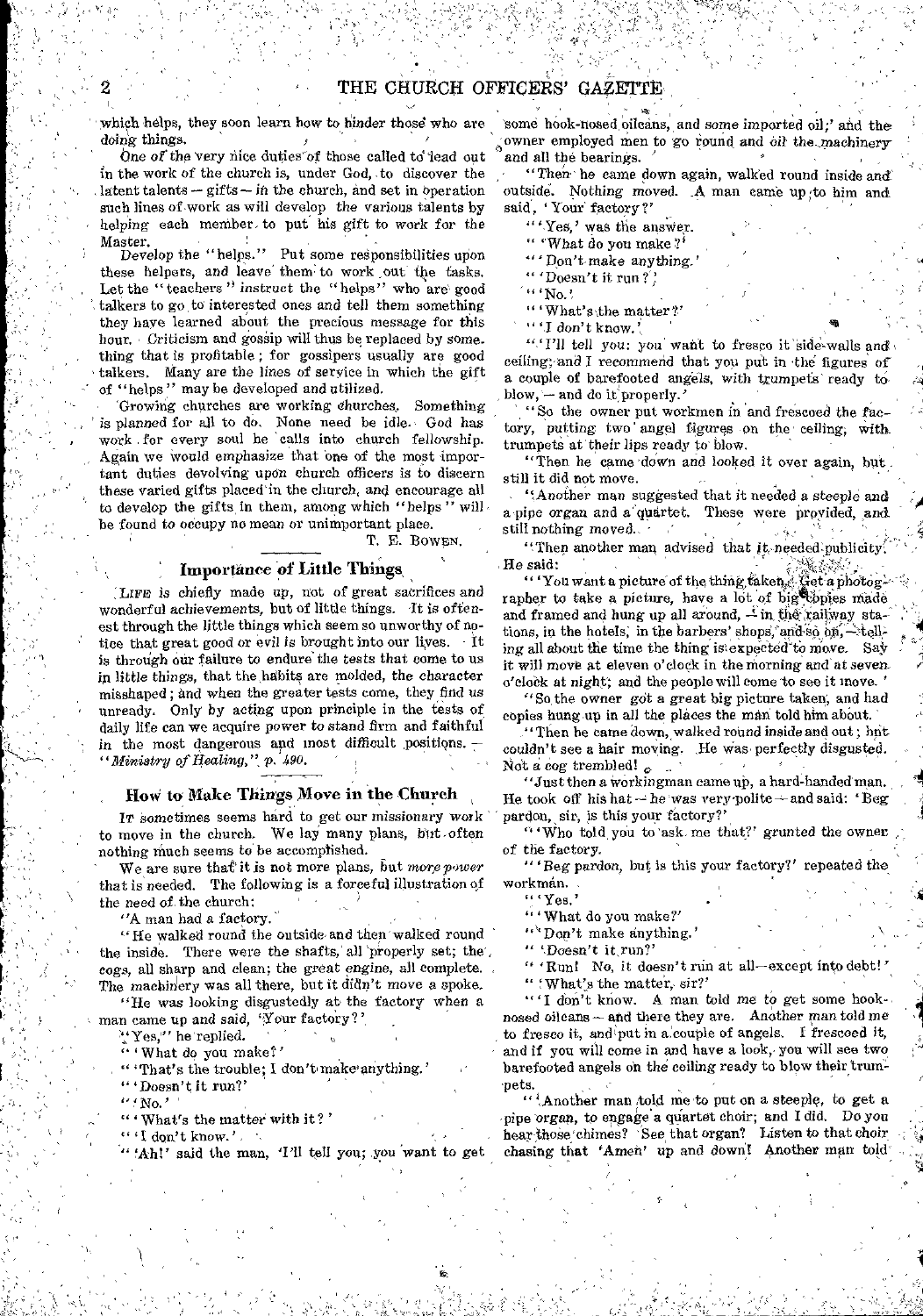$\mathbf{m}$ e to get a photograph taken and hung up. I have hung it up! But the machinery doesn't move a spoke, and I am disgusted with the whole business!'

'Well,' said the workingman, 'pardon me, sir. I have never been at school, and I don't know anything about those angels: but I would like to ask you one question: Did you ever put any fire under the boiler?'

" 'Why, I never thought of that.'

" 'Well,' said the workingman, ' if you will take the chances,  $-$  it will scare the choir, likely,  $-$  I will put, some fire under the boiler.'

 $'$ .' $'$ O,' said the man, 'go ahead. Move it somehow. 'Make something of it, if it's only ashes.'

" So, the workingman went inside, 'took off his coat, opened the door of the furnace, put in the wood, threw , on the:petroleum, put *in* the coal, lighted. a match, got the fire going, set on the drafts, shoveled in some more coal; and pulled back the throttle valves. The steam. rushed into the cylinder, hit the end of the piston rod, the great wheel began to tremble, it revolved, and the machinery all over the factory began to move. A little more  $\text{coal}/\text{--}$  and more,  $\text{--}$  and more,  $\text{--}$  and more,  $\text{--}$  while faster and faster and faster went the machinery. The quartet choir got seared, and went out the back door. The choir. got scared, and went out the back door. whole machinery was moving. Something had happened."

The church is not a factory, but it is a spiritual organization for work. There is a lesson in this allegory. What our churches need is more of the fire of the Holy Spirit. We need more prayer, a deeper consecration, more earnestness, more of the zeal manifested in apostolic "days. We are told to pray for the Spirit in the time of the latter rain. This time has come. Prayer and the putting away of sin will bring a revival. It will put fire in the furnace, and motion in the church machinery. It is time to fire up. is time to fire up.  $\cdot$ 

### Study at Home

IF you cannot *go to* school; you can study' at home and make as good improvement assyou could in school, in proportion to the time you devote to study. The certificates of credit of the Fireside Correspondence School are recognized by all Seventh-day Adventist schools and probably by other schools. Early form the habit of home study, and practice it persistently. The president of the 'study, and practice it persistently. The president of the General Conference says : "I believe your school is con-<br>ferring an inestimable benefit upon our people." Write today for information about subjects, prices, and how to earn your tuition, Address C. C. Lewis, Principal! Fireside Correspondence School, Takoma Park, D. C.

### SPECIAL NOTICE!!!

FOE the general winter missionary work' With literature, let us suggest that you consider a special offer now. being made by the Signs of the Times office. The brethren' at the Pacific Press wish you to know that they have on hand a quantity of back numbers of the Signs weekly – all 1918 issues. This material will serve excellently for the strack work, general distribution in the daily in

76 cents per hundred \$5.00 per thousand

Early orders will, of course, receive the largest assort-<br>ment of issues. Remember, these are *all* 1918 papers,<br>and they are full of splendid articles on the message for these days.

### Suggestive Program for Fourth Sabbath .Home Missionary Servie

### (To be held January-25)

OPENING SONG: "Hymns and Tunes," No. 1248;<br>"Christ in *Song,"* No. 548.

Prayer.

Report of Church Missionary Secretary. Scripture Reading : 1 Sam. 15 :10-23. . Song: "Hymns and Tunes," No.' 1241-; "Christ in.

*Song,"* No. 486. Bible Study : Is God Particular ? Special Music.

Reading : The Work for This Time,

Offering for Home Missionary Work.<br>
Closing Song : "Hymns and Tunes," No. 1395;

"Closing Song; "Hym"<br>Christ in Song," No. 568.

Benediction.,

### Note to the Leaders

Following the reading, we would suggest that a-testi-<br>mony meeting be conducted. Let those who are working,<br>tell their experiences, and let the whole congregation covenant before God to engage earnestly and system— atically in this great soul-winning work.

### Is God Particular?

IF we would enjoy the blessings of God, what must, we do ? Isa. 1:16-20.

'" Why did God in a special manner, bless Israel? Gen. 26 :1-5.

What command was given to Saul ?  $1$  Sam. 15:1-3.

'Did he obey? Verses-7-9.- What final word was given Saul by .Samuel? Verses; 22, 23.. '"

What' command was given to Jonah ? Jonah 1:1, 2.

What did Jonah do? Verse 3.

What was the result? Verses 15-17.

What two classes are clearly pointed out in the Ser mon on the Mount?, Matt. 7:24-27.

What class alone will finally triumph? Rev: 22:14.

### The Work for This Time

" WE are standing upon the' threshold of great and' solemn events. Prophecies are fulfilling. eventful history-is being-recorded in the books *of* heaven. Everything in our world is in agitation. There are wars and, rumors of -wars. The, nations are *angry,* and the. time of the dead has come, that they should be judged. Events are changing to bring about the day'of God, which hasteth greatly. Only a moment *of* time, as it were, yet remains. But while already nation is rising against nation, and kingdom *against'* kingdom, there is not now a general engagement, As yet the four winds are held un. til the servants of God shall be sealed in their foreheads. Then the powers of earth will marshal their forces forthe last great battle.

"Satan is busily laying his plans for the last 'mightyconflict, when all will take sides. After the gospel has been proclaimed in the world for nearly two thousand years, Satan still presents to men and women the same. scene that he presented to Christ. In a wonderful man. ner he causes the kingdoms of the world in their glory to.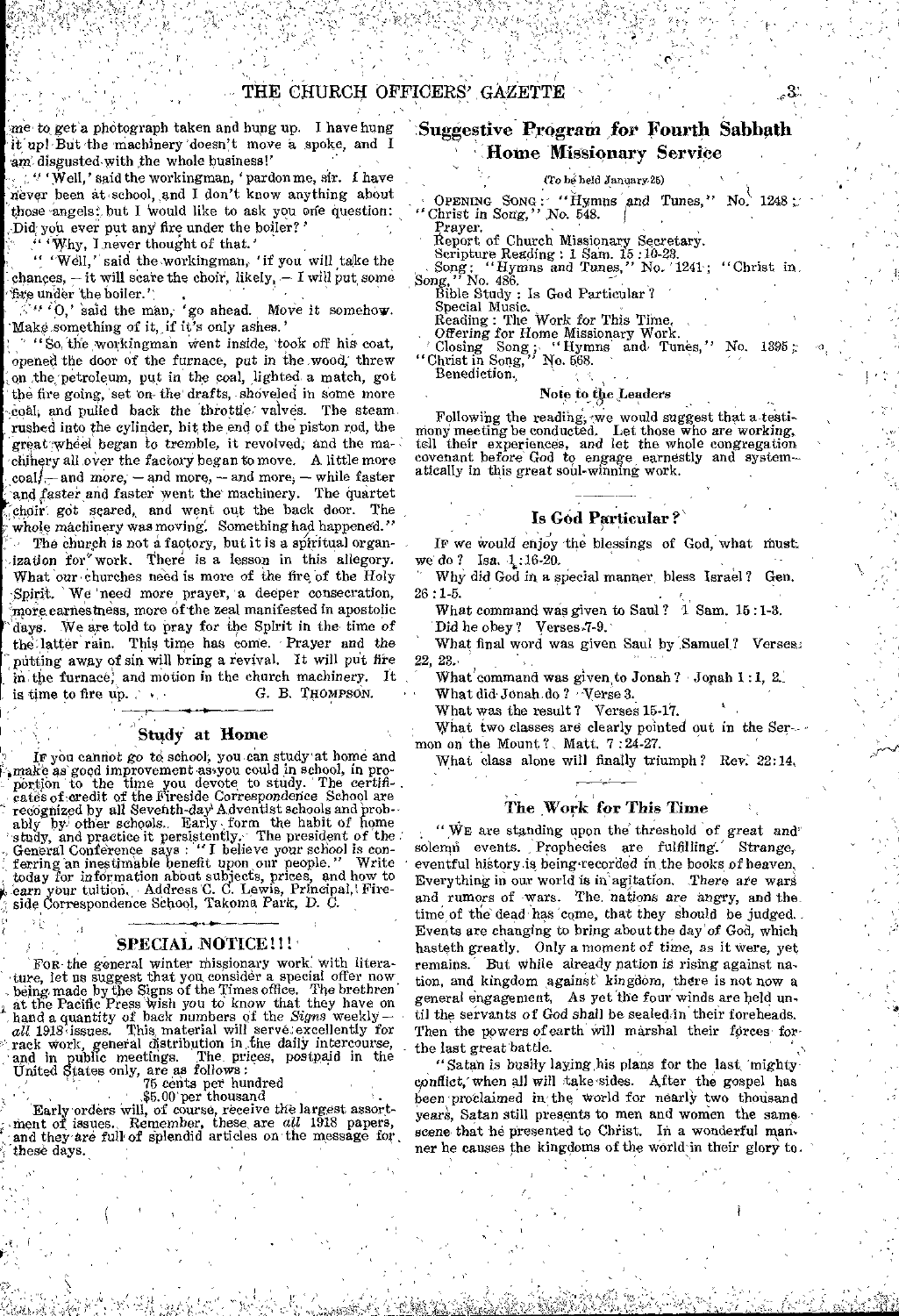pass before them. These he promises to all who will fall been granted it, the capabilities it may possess if vitaldown and worship him. Thus he seeks to bring men under his dominion.

"Satan is working to the utmost to make himself as God, and to destroy all who oppose his power. And today the world is bowing before him. His power is received as the power of God. The prophecy of the Revelation is being fulfilled, that 'all the world wondered after the beast.' Rev. 13:3."-" Testimonies for the Church," Vol. VI, p. 14.

"When the storm of God's wrath breaks upon the world, it will be a terrible revelation for souls to find that their house is being swept away because it is built upon the sand. Let the warning be given them before it is too late. We should now feel the responsibility of laboring with-intense earnestness to impart to others the truths that God has given for this time. We cannot be too much in earnest.

"The heart of God is moved. Souls are very precious in his sight. It was for this world that Christ wept in agony; for this world he was crucified. God gave his only-begotten Son to save sinners, and desires, us to love others as he has loved us. He desires to see those who have a knowledge of the truth imparting this knowledge to their fellowmen.

"Now is the time for the last warning to be given. There is a special power in the presentation of the truth at the present time; but how long will it continue? -Only a little while. If there was ever a crisis, it is now.

" All are now deciding their eternal destiny. Men need to be aroused to realize the solemnity of the time, the nearness of the day when human probation shall be ended. Decided efforts should be made to bring the message for this time prominently before the people. The third angel is to go forth with great power. Let none ignore this work, or treat it as of little importance.' Id., p. 16.

" While the angels hold the four winds, we are to work with all our capabilities. We must bear our message without any delay. We must give evidence to the heavenly universe, and to men in this degenerate age, that our religion is a faith and a power of which Christ is the Author, and his Word the divine oracle. Human souls are hanging in the balance. They will be either aubjects for the kingdom of God or slaves to the despotism of Satan. All are to have the privilege of laying hold of the hope set before them in the gospel: and how can they hear without a preacher? The human family is in need of a moral renovation, a preparation of charac. ter, that they may stand in God's presence. There are souls ready to perish because of the theoretical errors which are prevailing, and which are calculated to counterwork the gospel message. Who will now fully consecrate themselves to become laborers together with God i

As you see the peril and misery of the world under. the working of Satan, do not exhaust your God-given energies in idle lamentations, but go to work for yourselves and for others. Awake, and feel a burden for those who are perishing. If they are not won to Christ. they will lose an eternity of bliss. Think of what it is possible for them to gain. The soul that God has created and Christ has redeemed is of great value because of the possibilities before it, the spiritual advantages that have

ized by the word of God, and the immortality which through the Life-giver it may obtain if obedient. One soul is of more value to heaven than a whole world of property, houses, lands, money, For the conversion of one soul we should tax our resources to the utmost. One soul won to Christ will flash heaven's light all around him, penetrating the moral darkness, and saving other  $s$ ou la

"If Christ left the ninety and nine, that he might seek and save the one lost sheep, can we be justified in doing less? Is not a neglect to work even as Christ worked, to sacrifice as he sacrificed, a betrayal of sacred trusts, an insult to  $G_0 d$  ?

: "Sound an alarm throughout the length and breadth of the earth. Tell the people that the day of the Lord is near, and hasteth greatly. Let none be left unwarned. We might have been in the place of the poor souls that are in error. We might have been placed among barbarians. According to the truth we have received above others, we are debtors to impart the same to them."-Id. pp. 21, 22.

"Do not pass by the little things and look for a large work. You might do successfully the small work, but fail utterly in attempting a larger work, and fall into discouragement. Take hold wherever you see that there is work to be done. It will be by doing with your might what your hands find to do that you will develop talents and aptitude for a larger work. It is by slighting the daily opportunities, neglecting the little things, that so many become fruitless and withered.

"There are ways in which all may do personal service for God. Some can write a letter to a far-off friend, or send a paper to one who is inquiring for truth. Others can give counsel/to those who are in difficulty. Those who know how to treat the sick can help in this line. Others who have the necessary qualifications can give Bible readings or conduct Bible classes.

"The very simplest modes of work should be devised and set in operation among the churches. If the members will unitedly accept such plans, and perseveringly carry them out, they will reap a rich reward; for their experience will grow brighter, their ability will increase, and through their efforts souls will be saved." - Id. pp. 432, 433.

### **MISSIONARY MEETINGS**

**Suggestive Program for First Week** 

Opening Exercises: Song; Prayer; Minutes; Scrip-

ture Reading; Song.<br>Reports of Work Done.

Reading: The King's Pocket League.<br>Plans for Work, especially with tracts.

Closing Song.

### Note to the Leaders

In connection with the reading, "The King's Pocket<br>ague," it might be well to have the leader of the Mis-League," it might be well to have the leader of the Missionary Volunteer Society, or some other member of the society who is a good talker, tell more about this work as carried on by the Missionary Volunteer Department.

This is a work that all can and should engage in. Τn making plans for work, funds should be raised with which to supply all with a good assortment of tracts for use in this work.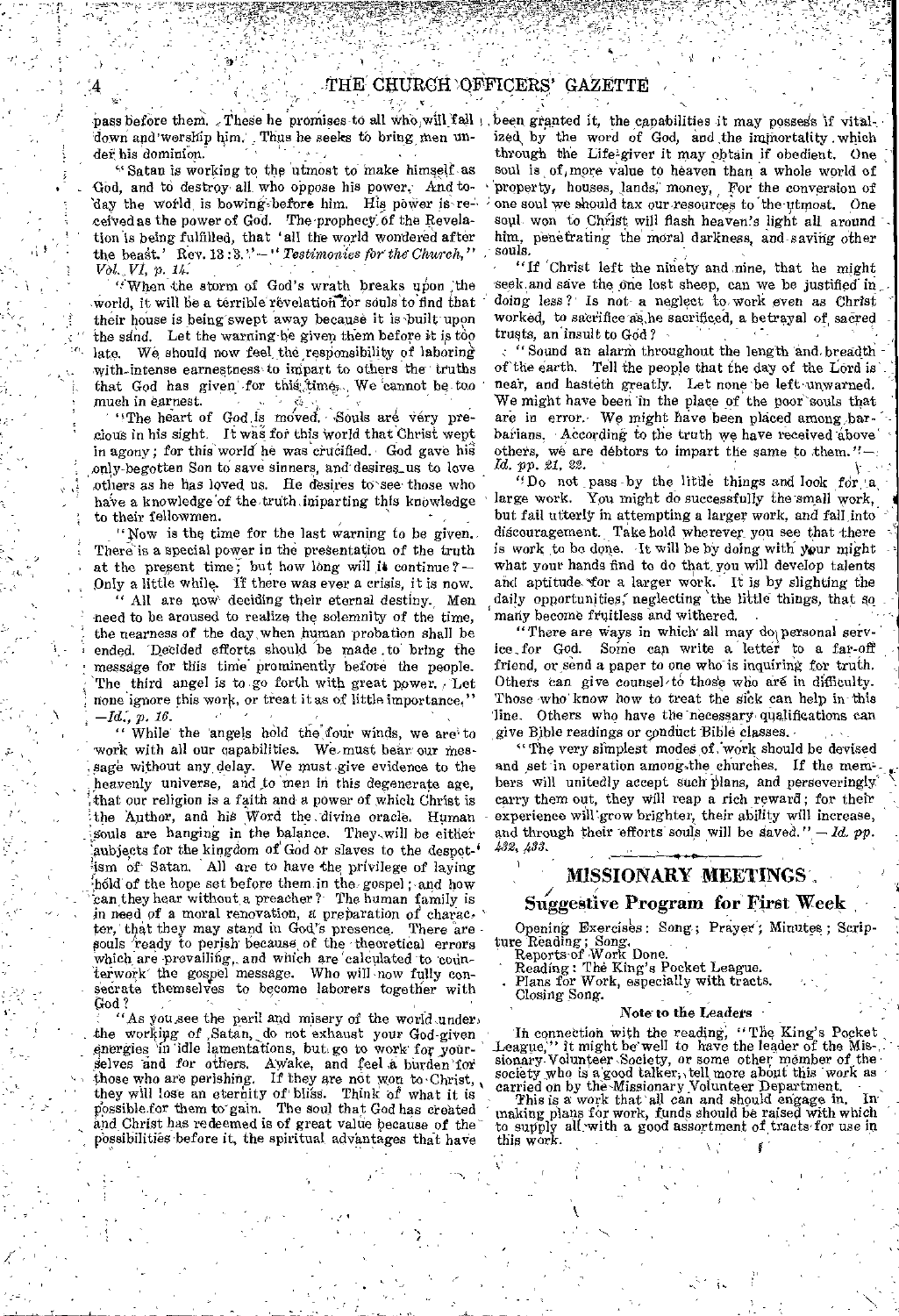### THE CHURCH OFFICERS' GAZETTE

### The King's Pocket League

How thankful we ought to be that, notwithstanding the fact that many of us cannot preach the gospel or go to foreign lands, or be regular conference laborers, yet we can all do something, for God has given "to every man his work." We are too apt to think that the small work at hand does not amount to much compared with  $\psi$ the reports we hear of what others have done and are doing, but we are to "sow  $\lceil \text{our seed} \rceil$  beside all waters," and the results are in the hands of God.

 $\odot$  One of the things that we can all do is to distribute tracts everywhere we go. This plan hap beenused by our people ever since the' days of Elder Joseph Bates, but the Missionary Volunteer Department has systematized the -1 operation of this plan so that it becomes a part *pf* their missionary activity. 'Many of us work spasmodically, ac-.cording as we are inspired by some good talk or a very spir itual meeting, but, we do not have a regular system of handling our missionary work. This is what we need in  $\frac{1}{2}$  order to make the work a success. No other business, no  $\frac{1}{2}$  other dependence of our work a success. other department of our work, could be run in any other way. Take the Sabbath School Department; how would we succeed with this department if we did not have a regular system and regular meetings and plans to be carried out? It would never succeed.

So let us plan to be regular in distributing tracts, - plan never to go to town, or a neighbor's house, or to a distant part of the country, without taking a supply of tracts and papers in order to leave some of this truth in the hands of the people Whom we may meet on our trip. A pocketful of tracts ready for the opportunity, and the willingness to use them, will constitute our outfit. God sends the opportunities. Will you unite with the young people in this wonderful plan, and take part in it? Tracts are, inexpensive. By purchasing through your missionary Secretary, you get a liberal discount. Will you volunteer<br>for the work?<br> $\frac{1}{2}$ . W. MACE. for the work?

### Suggestive: Program for Second Week

Opening Exercises : Song ; Several Short Prayers ; Minutes ; Scripture Readings ; Song. ' Reports of Work 'Done,

Lesson: An Interesting Way to Use Tracts. Plans for Work. Closing Song. •

### --Note to the Leaders

Tract racks should be used much more than they are be-<br>tused now. This is a work that any one can do, even ing used now. This is a work that any one can do, even  $\downarrow$  those who are too timid to take the tracts from house to house. Not only can tracts be used in these racks, but also magazines, and any periodicals that contain the truth for these last- days, 'No means should be left untried while there is' yet time' to warn people of the approaching end-

### An Interesting Way to Use Tracts

THERE are many interesting ways to use tracts, but one of the most interesting is to put a tract rack in the depot, post office, or store in your town, and keep it well filled with literature. In some cities and towns there are restrooms for-Working people, where many spend the noon hour and eat their dinners, and they like to read during this time. It is easy to arrange to put a tract rack in such a place, where it will be appreciated.

You may wonder if any one would take literature from such a rack, So, did one of our sisters who had a rack in the depot in her town. She found that it was almost always empty when she visited it week by week, and had a suspicion' that some one Was faking out the papers and destroying them. So she watched, and found, that after 'the rack had been filled at the'month's end with some of our magazines, people from the village, in addition to the traveling public, came and took the magazines out and carried them home. The depot master told her that her rack was well patronized, and, of course this gave her courage to do more.

It is surprising how quickly a rack will be emptied, and While we cannot tell what good such literature may do, as it is so widely distributed, still we should pray that God will water the seed, so there will be fruit 'for the king-

dom.<br>It is true that racks are not always permitted in depots and public places, but the only way to find out is to ask courteously, and it may be that there will be an opportunity in your own community. If there should be, will you assume the responsibility of providing such a rack and keeping it filled ? There is a good rack made in one of our Western schools which sells for three or four dollars, one that is not only attractive but substantial. Every member of the church should take an interest in this rack and help to stand the expense of the undertaking. Will you not try this plan, remembering the text, ,"He that waiereth shall be watered also himself " ?

J. W. MACE.

yr

### **Suggestive Program for Third Week**

Opening Exercises : Song ; Prayer; Minutes; Scripture Reading; Song. Reports of Work Done.

Reading; House-to-House Tract Distribution.<br>Plans for Work.

Closing Song.

### Note to the Leaders

House-to-house tract distribution, if faithfully carried on, will bring results in time. You should at this meeting ask for volunteers for this Work, have territory ready to give out, and the packages of tracts on hand for distribution. There are always some in the church who, if-properly encouraged and instructed, will do this work. Your tract society will supply you, with material. For further information on this subject; read carefully Home Missionary Series No. 7, "The Use of Tracts."

#### House-to-House Tract Distribution

METHODS and ways of distributing our small literature are many, but the method which is the most systematic accomplishes the most good.

Tract distribution has been one of the chief agencies in attracting the attention of people to our truth. The records of the instances where good results have been secured in the circulation of tracts can be multiplied without number.

Among the many methods of tract 'distribution which deserve special commendation is what is known as " houseto-house " distribution., One' engaged in -this method, selects, or has assigned to him, a certain territory. .After it has been determined which tracts will 'be distributed, the worker calls at each house in his territory, leaving one-'or more tracts. If more than one tract is left at a time,.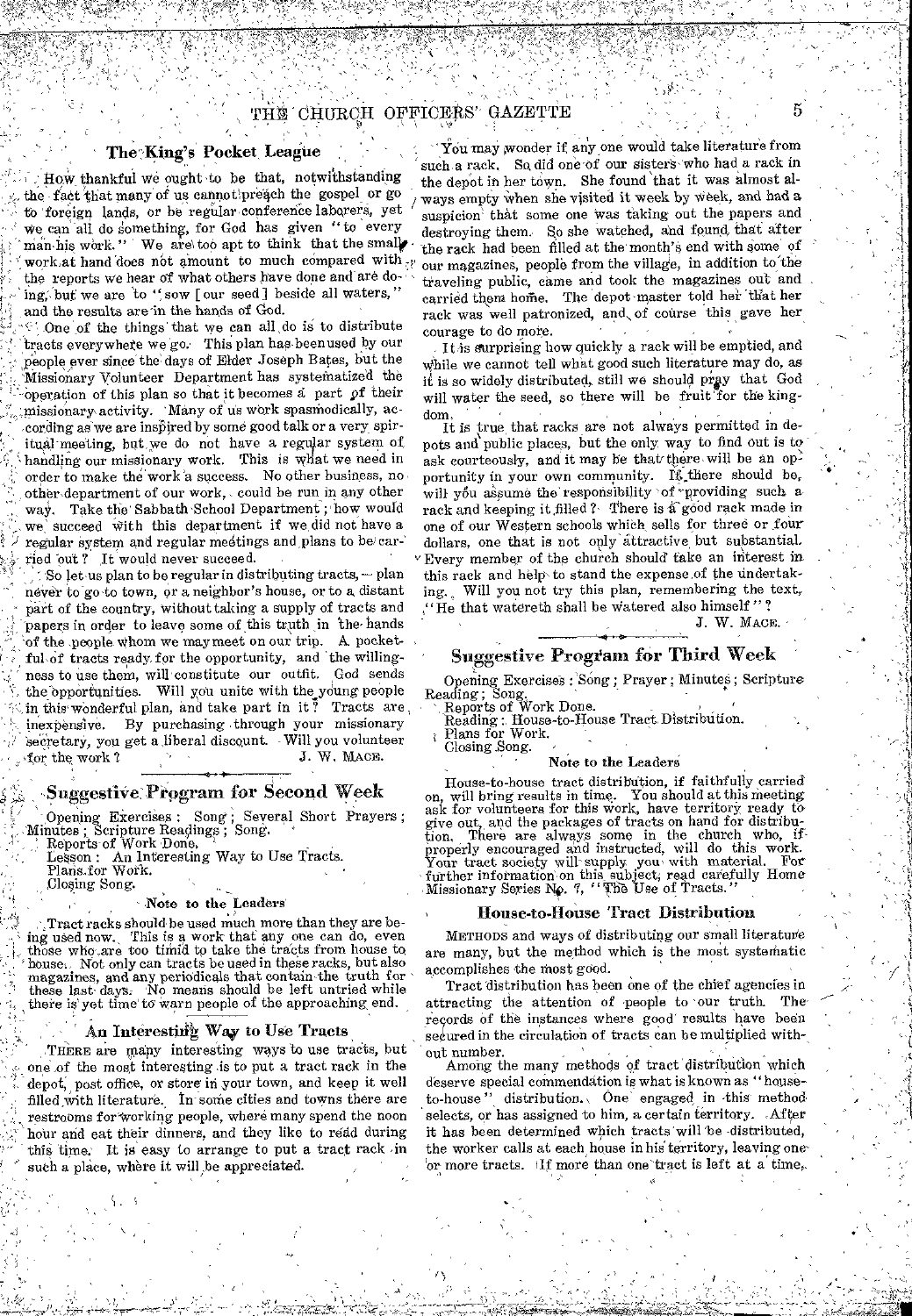they are usually inclosed in ah envelope large enough, to contain all the tracts without folding. In house-to-house work the visits are preferably made at stated intervals, as once a week, or once every two weeks, or at such other intervals of time as niay be best. In planning a house-tohouse campaign, it is best to begin using such tracts as are least liable to create prejudice, introducing the more .strictly doctrinal phases, of our message, after three or, four visits.

Among the other advantages of adopting a systematic house-to-house distribution of tracts, may be mentioned 'the following :

1. By house-to-house work every person within a cer-<br>n area can be reached tain area can be reached.

2. By calling again and again, literature on various phases of our message can be left. It may be that a per-.son will not be interested at all in some selections which may be distributed, but finally literature on some topic in which he is deeply interested will be given him. Thus where no interest would be developed by an indiscriminate general distribution, by a systematic method one is 'developed. ,

3. After the worker has made several calls, an ac--quaintance is formed, which many times will open the door 'for service in one or more *ways.* 

4. After an acquaintance has been formed, the work, 'can be followed up to much greater advantage. If an interest' develops for Bible readings, the name can be referred to some conference Bible worker, or some member of the church who is capable of doing that work. If there is sickness in the home, some one can be sent there who is capable of ministering to their physical needs. Service may be given in other ways, all of which will be, helpful in *encouraging* the individual to take his stand for the truth.

Usually, the house-to-house tract distribution is kindly received. In this age, when selfishness so generally abounds, there are many hearts which will receive the distributor gladly when they appreciate that he is *engaged*  in the work for the good he can do; and not for worldly gain. The stirring events in the world indicate that time is

short, In many communities there are honest hearts. Tract distribution may be the 'fisher or the hunter designed by God to reach these individuals. Why not plan now to begin this work? The evenings are long, and not 'only is it true that most people haye the leisure during these winter evenings to read, but the *minds* of many are turning to the serious things of life, and such persons will *gladly* welcome the message found in our tracts.

Results of systematic tract distribution are very great. It is said that in one conference the members of a certain ichurch decided to distribute tracts systematically in their (city. As their membership was small and the town quite large, only a portion of the city was selected in which to make a start. Later on a minister was sent to that city. Some of the members had become rather discouraged over the work which had been done, as there seemingly had not been so great an interest as they had expected. The minister was advised to pitch his tent in the section of the city where. the tracts had not been distributed. About twenty to twenty-five persons embraced the truth, and great was the astonishment of the church when they

learned that all who accepted the message came from that part' Of the eity'where the-tracts had been distributed. " Cast thy bread upon the waters : for thou shalt, find it after many days." The M. GRAHAM.

### Suggestive.Program for Fourth Week

Opening-Exercises: Song; Minute Prayers; Scripture Reading; Song.<br>Reports of Work Done.

Reading: How to Use Tracts in Correspondence. Plans for Work.

Closing Song.

#### Note to the Leaders

The method advocated in this program is perhaps the most popular method of using tracts, and is also very effective if rightly carried on. Every church should have its correspondence band and carry on systematic work. Even the busiest person can find time to write at least one letter a week; and if this work is regularly kept up, there will be many very interesting and encouraging experiences. But those' who carry on this work should be well instructed in the use and selection of the tracts they send out, as the wrong tract inclosed in a letter may prejudice instead of interest.

### Aow to Use Tracts in Correspondence

*1\ ,* 

In attempting to make a few suggestions on the use of tracts in *correspondence,* it is presumed that all' know the value of tracts in bringing people into a saving knowledge of divine grace, and are familiar with the importantpart they have had in the development of the great advent message now going to the world, and also,' that none 'question their being a strong factor at this time in] the proclamation of our, closing message.

There being two general classes with whom correspondence is usually conducted,  $\div$ those to whom we usually write in a social and business way, and those to whom we write only for evangelical purposes, —we make a few suggestive general plans for both classes.

First of all, it is necessary to have a good assortment. of tracts on hand in order that proper selections may be made at the time of writing. Often when writing, one is forced to send a tract which is recognized as not being just the one for the occasion, but *no* better choice being at hand, it is sent. , This situation shbuld be avoided, the selection of tracts being a very important-part of tract work. Always begin, with either class, with tracts well calculated to interest rather than to antagonize, and with definite plans for a regular systematic development of the message fundamentals. Do not do a hit-and-miss $\lambda$ .02 blind work in supplying tracts, or in doing any missionary . work. Study each case, and supply the reading matter in the most logical order *for* that party. 'This can be more easilY done with tracts than with periodicals dealing with a variety of topics.

In correspondence with acquaintances, it is not necessary to refer to the inclosed tract, for inclosures in friendly letter's are generally considered a part of the communication and are usually examined, especially when they are habitually inclosed. One should not become dis- , couraged, should no reference be made to the inclosure part of the letter. All should be constantly assured that the reward of the sower is sure; and that the Lord, will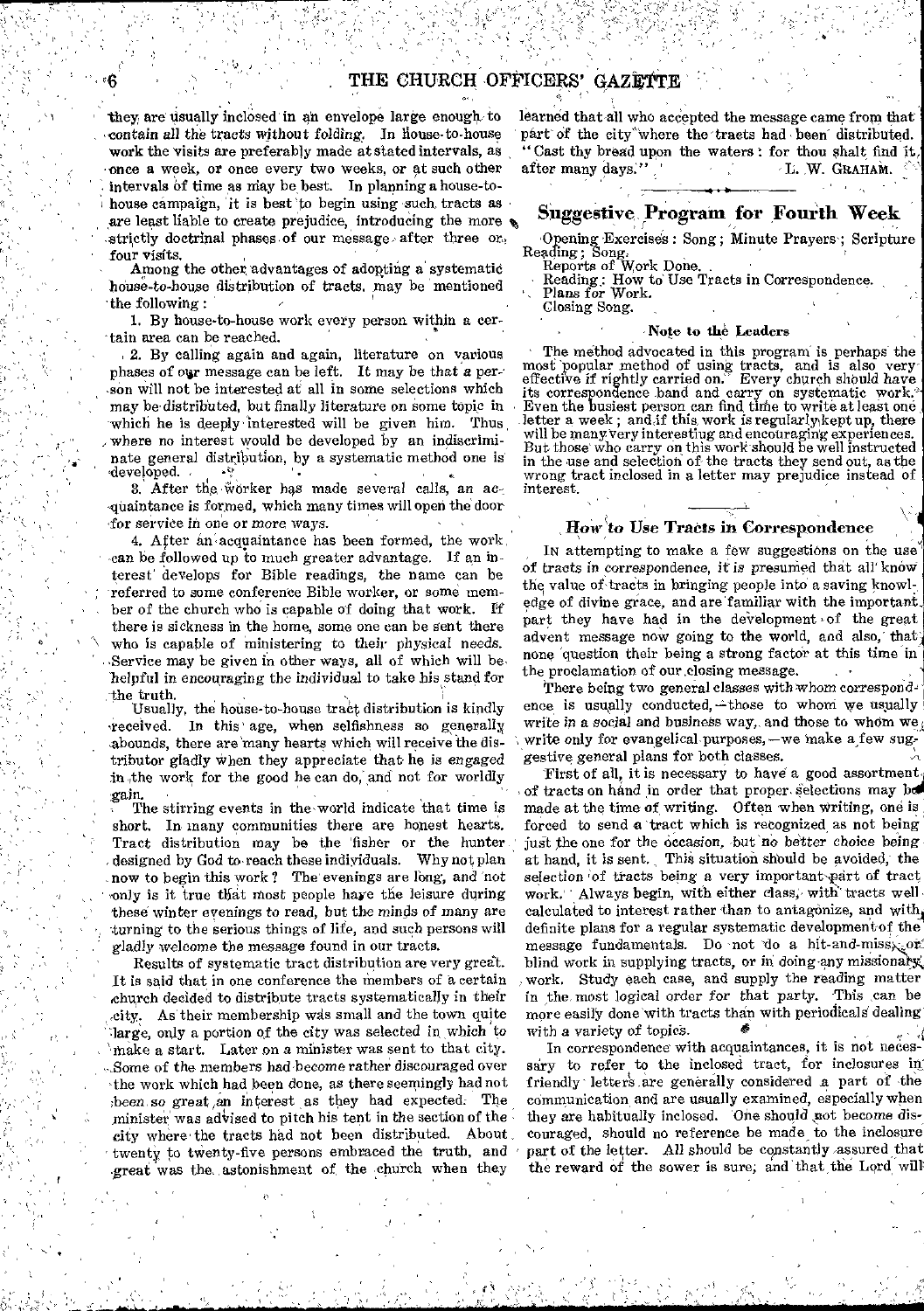his collie.

care for the harvest. The *how* to use tracts in business correspondence and with friends and acquaintances is 'found in *simply making it a business of judiciously placing them in all letters.* 

1"n using tracts in evangelical 'correspondence, if possible, gain some knowledge of the party's religious or nonreligious convictions. If he is a skeptic, a copy of such a tract as No. 13 of the Bible Students' Library, "The Way to Christ;" or No. 8, Words of Truth Series, "Some One Cares for Your Soul;" or No. 3, Words of Truth Series, ''Jesus Died for You,'' will be best to send him. If he is a Christian, this class of tracts is also good for beginning; and then follow with other tracts that lead gradually into the deeper doctrines of the message, such as No. 10 of the Words of Truth Series, "Back to the Old- Paths ;" or No. 18 of this series, " Sanctification, Or Bible Conversion." Then follow with such as numbers 15; 22, 25, and so on. His attention should be 'called to the strong points of the inclosed tract. This can be done in a few:pointed, statements.

It is not necessary to ask for the privilege of sending persons tracts. It gives an opportunity for refusal. The regular systematic series should be continued to be sent<sup>,</sup> whether the party answers the letters or not, and whether or not reference is made to the tracts when answer is made. The first tracts may be received with -indifference, but as they continue to come, there is a posaibility of :an interest's being awakened. Oftentimes our tract workers fail because the one to whom the tracts are sent appears not to be interested. The use of tracts should'be constant and continuous, no matter, how - indifferent the patty may appear.

After sending consecutively two or three tracts on different topics, a second letter should be written. No<br>second letter but the tracts 'reply 'may be made to this) second letter, but the tracts should continue to be sent. The third letter is a vital one, and should' be written" prayerfully and thoughtfully. At tention should be called to the times in which we live, and tracts on the second advent should be sent. If no response is made to the letters thus far written, other letters should be sent, urging the question of personal salvation and the importance of being ready for the end all things. , If you talk to God as you work, you Will find letter writing a delight, and a personal blessing will follow.

The most difficult thing to master in using tracts in correspondence is acquiring the habit of making it one's custom, and always having at hand a tract suitable for each individual case. Get the tracts. Ever have them handy, and never fail to insert one in every letter written, whether to friend or stranger. D. W. REAVIS.

### " Two Missing"

Some years ago I was a guest at a small wedding dinner party in New York City. A Scotch-Irish gentleman, well known in that city, an old friend; spoke across the table to me. He said he had heard recently a story of the Scottish hills that he wanted to tell. And we all listened as he' told this simple tale, I have heard it since from other lips, variously told., But good gold shines better by the

friction of use. And I want to tell it to you as my old friend from the Scotch end of Ireland told it that evening. It was of a shepherd in the Scottish hills who had brought his sheep back\_to the fold for the night, and as he was arranging matters for the night, he was surprised to find that two of the sheep were missing. 'He looked again. Yes, two were missing. And he knew which two. These shepherds are keen to know their sheep. He was much surprised, and went to the outhouse of his dwelling to call

There she lay after the day's work suckling her own little ones. He called her. She looked up at him., He said, "Two are missing," holding up two fingers. "Away by, Collie, and get them." Without moving, she looked up into his fice, as if she would say, "You wouldn't send me out again tonight?—it's been a long day  $-1'm$  so tired—not again tonight?" So her eyes seemed to say. And again, as many a time doubtless, "Away by, and get the sheep," he said. And out she went.

About midnight a scratching at the door aroused him. He found one of the sheep back. He cared for it,  $-$  a bit of warm food, 'and the like, — then out again to the outhouse. There the dog lay with her little ones. Again he called her. She looked up. "Get' the other sheep," he said. I do not know' if you men listening are as fond of a good collie as I am. Their eyes seem human to me, almost, sometimes. And hers seemed so as she looked up and seemed to be saying out of the depths: "Not again-tonight? — haven't I been faithful? — I'm so tired —not again?"

And again, as I suppose many a time before, "Away by, and get the sheep." And out she went. About two or three, again the scratching. And he found the last sheep back; badly torn; been down some ravine or gully. And the *dog was* plainly played. And yet she seemed to give a bit of a wag to her tired tail as if she would say, "There it is  $-$  I've done as you bade me $-$  it's back."

And he cared for its needs, and then before lying down 'again to his own rest, thought he would go and praise the dog for her faithful Work. You know how sensitive collies are to praise or criticism. He went out and stooped over with a pat and 'a kindly word, and was startled to find that the life tether had slipped its hold. She lay there lifeless, with her little ones tugging at her body.

That was only a dog. We are men. Shall I apologize for using a *dog* for an illustration? No, I will not. One of God's creatures, having 'a part in his redemption. That was to save sheep. You and I are sent, not to save sheep, but to save men. And how much then is a man better than a sheep, or anything else,'

And our Master stands here today. Would that you and I might see his face with the thorn marks of his trip to this earth. He points out with his hand. And you can't miss a peculiar hole in its palm. He says, "There are *two missing*  $\rightarrow$  aye, more than two - that you know that you touch—that you can touch—that. I died for go ye."

Shall we go?' For Jesus' sake? Yes, for men's sake; splendid men, befooled about Jesus, who can get him only through us in touch with  $him$ —for men's sake, in Jesus' great name.— *S. 12, Gorden, in "Quiet Talks on Service."*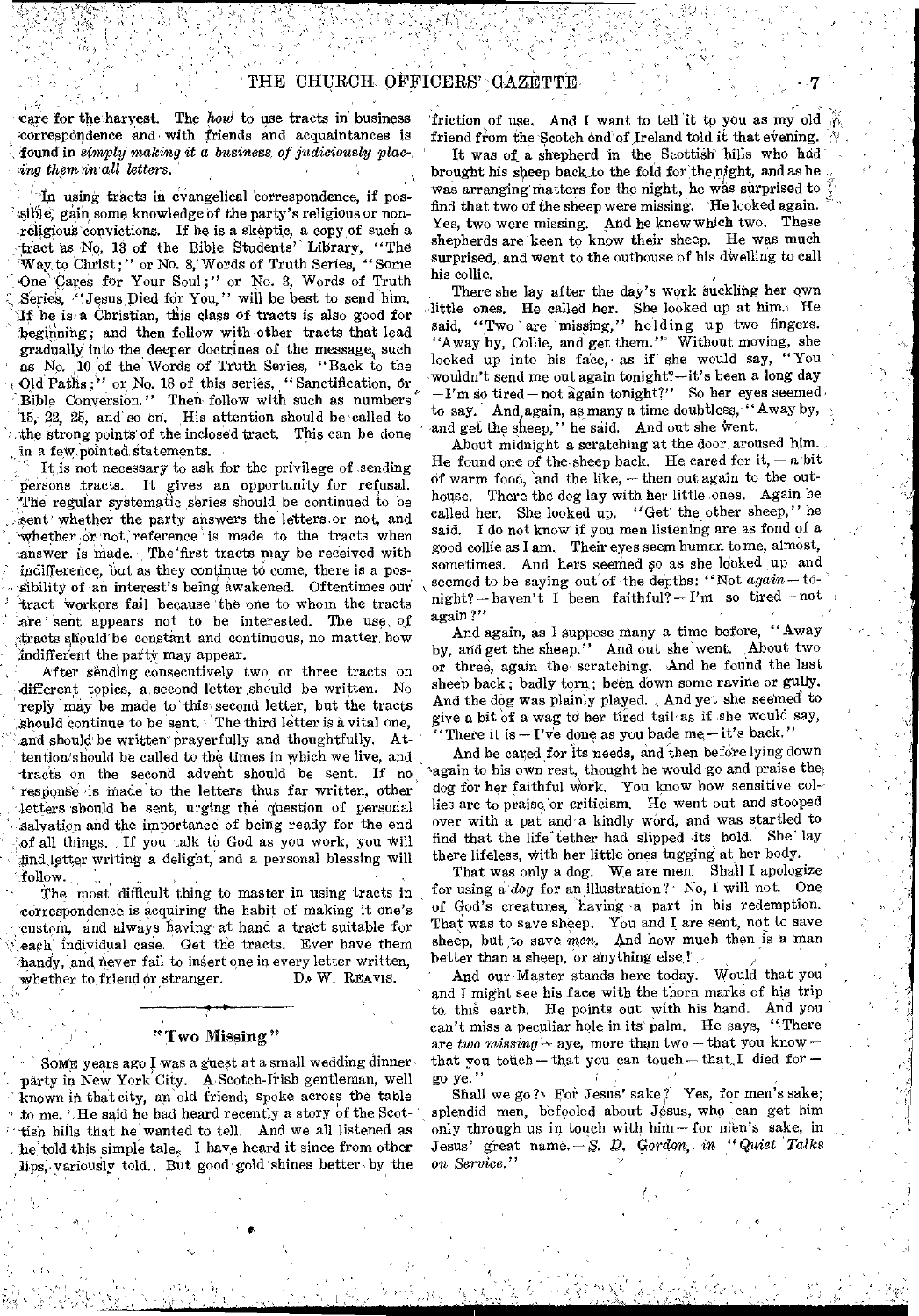## liOionarp "Volunteer apartment

### 'Programs for Week Ending January 4

*Topic: Forward, March!* 

*Our Slogan: "We Can* and We *Will."* 

### Senior

1. Song Service.

2. Season of Prayer.<br>3. Scripture Reading 3. Scripture Reading : Matt. 9:36-38; John 4:34;<br>John 20:31. John 20:31.<br>
4. Secretary's Report, including report of work.<br>
5. Talk: The Goal for North America, and Its Meaning.<br>
6. Talk: The Union Goal and How to Reach It.

- 
- 
- 
- 7. Leader's Talk : Our Goal and Our Response.
	- Foreign Mission Offering.

Glose by repeating in concert Our Aim, Our Motto, and Our Pledge.

### Junior

1. Song Service.<br>2. Sentence Pray

- 2. Sentence Prayers.<br>3. Scripture Reading
- 2. Scripture Reading : Same as Senior.<br>4. Secretary's Renort, including report.

4. Secretary's Report, including report of work.

- 5. Talk : The Goal for North America, and its meaning:
- 
- 6. Reading : How a Little Girl Saved an Infidel. 7. Symposium: What Some of Our Juniors have
- done. See *Instructor* for Dec. 24, 1918.<br>8. Superintendent's Talk: Our Goal and Our Response. *9. Recitation : Why* I Like Our Goal.
- 

10. Foreign Mission Offering.

11. Close by repeating Ps. 19:14 in concert.

#### Notes to' Leaders

This is your first meeting in 1919. Do not let it fail. Only a tiny piece of steel in the compass, but it caused a ship to be wrecked upon the rocks. Only a little care-<br>lessness each week may wreck a year's work. So be lessness each week may wreck a year's work. thorough ! First of all be sure to start right. Get your executive committee together before time for this meeting to outline your policy for the term. Present the policy to the society for adoption at this your first society meeting. Give your Missionary Volunteers a vision of have finished the work he left for *us* to do ? He is counting on *us.* 

Remember what you do today remains a part of the entire year. It influences the weeks that follow! So aim high! Start right! Be sure to be headed the right way for "Forward, march." Surely we must not mark time during 1919. We *must* march, and march in the right way rapidly. Are your bands organized for service? If not, rapidly. Are your bands organized for service? If not, do not let the week go by without organizing them. *Start right!.* 

Appoint some one today to prepare to give at the third meeting in January all the Morning Watch verses in Jan-uary up till that day. Have him recite them just *gs* if he were reading a chapter—without comment and with-<br>out giving references. Urge that the preparation be<br>thorough. Of course all should learn their verses, but to give them in the way described here may require special practice. Try it, and see what a splendid Scripture lesson they will make.

What are *you doing to preserve good* order after the meeting closes? Will you not, try to have all Mis-sionary Volunteers be seated for a few minutes of silent prayer after the meeting closes, and then let the organ give the signal for rising, and continue to play while all walk out quietly?

Song Service. -- Have several good songs sung enthusiastically. Get all to join. If you have enough good singers scattered around the room, have different sections sing dif-ferent parts of the song. Select songs for today that should help to stimulate faithfulness in service through the new year. The following numbers in "Christ in Song" are good : 570, 549, 316, 641, 543, 576. Although the program does not mention songs, you, will, of course,' ntersperse your meeting with songs and, other special music as you can.

t Senior *Season of Prayer.—* Have several take part. Mention the purpose of your meeting. It is to lay plans for a successful year in your society work. Ask that each pray especially for the line of work in which he is most interested as well as for such help as he needs personally to be the kind of Missionary Volunteer he should be.

*The Goal for North America, and Its Meaning.* — Make-<br>this a strong, stirring talk. The Goal has been a great impetus to,every line of work represented in it. It is a, tool for you to use in making *progress along* almost every line.

*The Union Goal and How to Reach Ie.—* Your union Missionary Volunteer secretary will furnish material for this talk. Watch your unionpaper for it.

*Our Goal and Our Response —Y*our conference Missionary Volunteer secretary will furnish material for the leader's Part of this talk. If you desire and have time, use "A *Suggestive* Policy *for* the Term'" *(in* the- *Instructor* for Dec. 24, 1918) in the talk, but be sure to al-<br>low time for a response from the members. Ask that low time for a response from the members. each express his attitude toward the society Goal and whether he will do his share to reach it. Some ambitious societies have doubled their goals. Will you? Can whether he will do his share to reach it. tious societies have doubled their goals. you not if every Missionary Volunteer will do his best?

#### Junior

*Sentence Prayers.—* Let each Junior ask Jesus` in one sentence for the kind of help he feels most in need of for the new year.

*What Some of Our Juniors Have Done.—* Clip these-brief reports and have them read by different Juniors. Add to the list any *reports you may* have found. Number and distribute the slips before the meeting opens.

Our *Goal and Our Response.—* This talk should include the message from the union as well as from the conference office. The response should be given by the Juniors. Endeavor to make it a real consecration service consecration for active, untiring service in the new . year. Plan your program with time, for the response. See last Senior note.

### The Goal for North America, and Its Meaning

Does any one doubt that the youth of the Adventist. people are called to do a definite soul-winning work at thistime ?

Jesus has left to "every man his work," and surely no one is excused in this "the last, last hour," when — *-* 

'The work that centuries might have done,

Must crowd the hour of setting sun.

Yes, the Adventist youth, who, "have understanding of the times," and who know the way of salvation, are called to be soul-winners — every one. Indeed, judgments are pronounced upon those who know these things but do not. make them known to others.'

"When I say unto the wicked, 0 wicked man, thou, shalt surely die ; if thou dost not speak to warn the wicked from his way, that wicked man shall die in his iniquity ;<br>but his blood will I require at thine hand.'' Eze. 33:8,

The Missionary Volunteer Department was organized as a means of enlisting and training our young people to

\_`.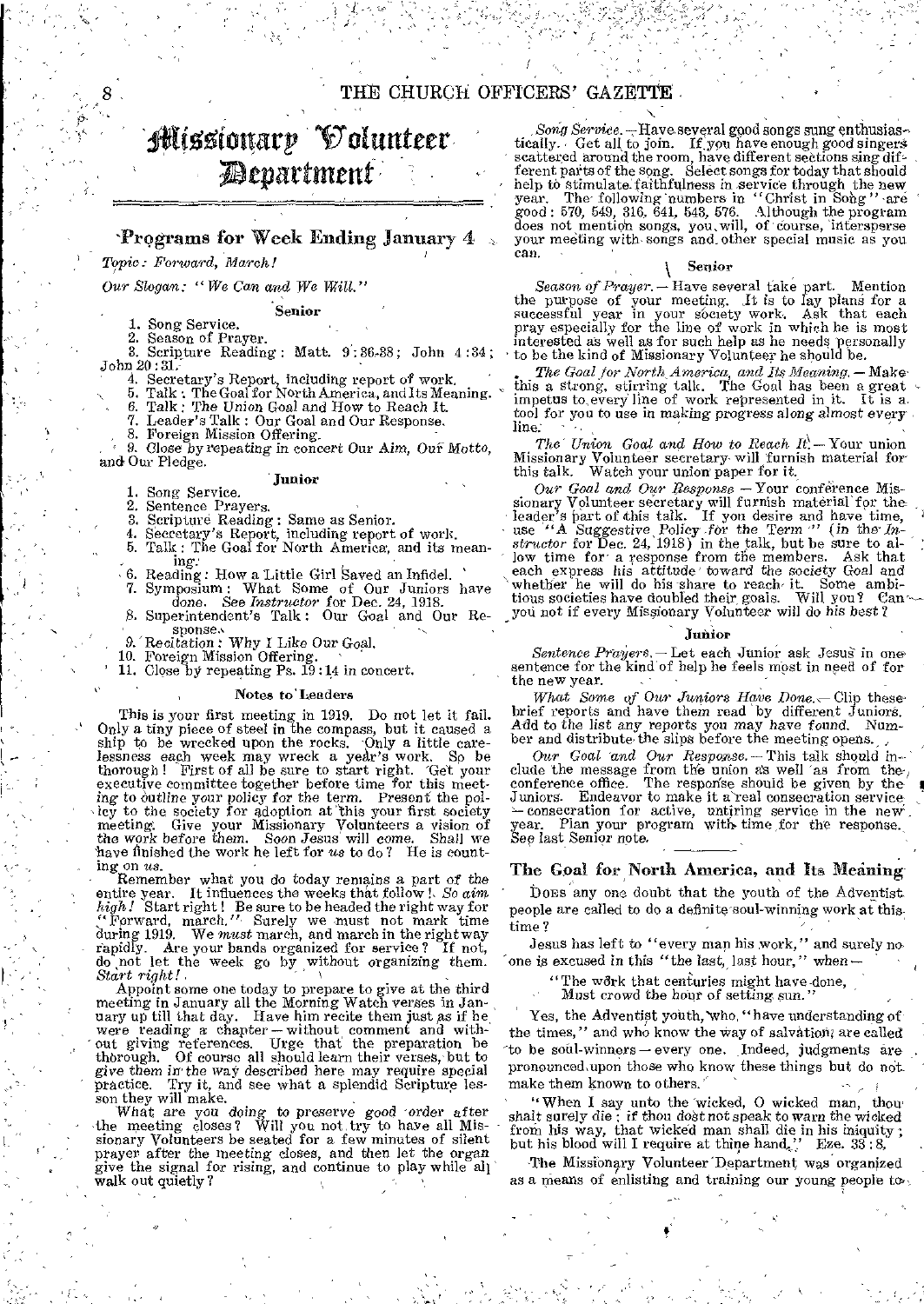do the work to which God has called them. One way to, stimulate our activities is to set for ourselves, definite amounts of work to be done in a given time — yearly goals. The first year we had a Missionary. Volunteer Goal *for*  North America, the results accomplished in the lines represented were from two to five times those of the 'previous year.

While we do not yet know just what has, been accom plished by the young people of North America during 1918, the reports received would indicate that we have *gone* far beyond our previous records. Yet any one who appreciates the strength of our army of *more than fifteen thousand*  Missionary Volunteers in North America, will realize that we are capable of far greater conquests for the kingdom of God.

The General Conference Committee has asked the North A*merican* Missionary volunteers to make the following their goal for  $1919$ :

| Young people converted and added to the church | 3.250    |
|------------------------------------------------|----------|
| Persons to read the Bible through              | 2,500    |
| Standard of Attainment certificates issued     | 1.000    |
| Reading Course certificates issued             | 3.250    |
| Number of reporting members                    | 15.000   |
| Offerings for missions .                       | \$55.000 |

This Goal is a challenge to every Adventist youth. It is a challenge to

### Self:Improvement

It is a challenge to *every* young man and young woman, to every boy and girl, to increase his store of knowledge of the world, missions, and the plan of salvation, by tak- ' ing the Reading Courses offered. It is a challenge to every one to study definitely for the Membership of Attainment in order to know the truth and make it known to others. It *is* a challenge to those who are new in the faith, or to those who have esteemed but lightly the Word Of God, to read the Bible through. It is a challenge to

#### Missionary Giving

Our young people have become a large factor in the support of foreign missions. Fifty-five thousand dollars is more than five thousand dollars in excess of what the whole denomination gave to foreign missions thirty years ago. What a blessed privilege we have before we are prepared to go ourselves, and while yet at home and *in*  preparation for *our* life's work, to give of our heans to send the light to those who sit in darkness and in the shadow of death, Already the gifts of our Missionary Volunteers have brought the truth to many souls in heathen  $\cdot$ darkness. The goal for 1919 is a,challenge to

### Soul-Winning Effort

It means every member a reporting member. And is a member really a member if he is not a reporting member? We have heard a great deal during the last four and a half years concerning camouflage. We have heard about warships with false sides to make them appear like merchant vessels, about make-believe smokestacks, theflying of false colors, etc. My dear young friend, have you, really a right to sail under the Missionary Volunteer banner if you are not doing something for the salvation of souls? The great world events to which Seventh-day Adventists have been looking forward for so many years, are crowding upon us with startling rapidity. Shall we be -inactive nowt? God forbid. If I am careless and indiffer-

ent now. I fear that Jesus will say to me as he did to his disciples in that other portentous hour of the world's history: "Step on now and take your rest: behold, the hour is at hand." Shall not the young people of North America set their faces like a flint toward the conversion and addition `'to the church of *mere* than three thousand two hundred fifty young people? We can do it *if we* will. We can do it and we will.

, .

### $\frac{1}{\frac{1}{2}+\frac{1}{2}+\cdots+\frac{1}{2}}$ ,, • Why I Like Our Goal

I LIKE the North American Goal That we're asked to reach this year; Because it calls me to do some work I wish I'd done last year.

I wish I'd taken the Bible Year, Observed the Morning Watch, too;' And I could have finished the Reading Course

Don't you think that you could, too?

I wish I'd given more papers away— They might save others, you know ; And *Juniors* should be winning souls

' Wherever they may go.

'I wish I'd reported *something* each week, And done more missionary work ; But I can't change the year that's gone, So this year I'll not shirk.

I'll let our Goal help me to be An ideal Junior each day, That I *may* please *my* Saviour, Friend,

In all I do and say.

### How a Little Girl Saved an Infidel

A LITTLE girl who had been converted was sent out by her Sabbath school teacher to bring others *in.* The next Sabbath she reported that she had found two children, but their father would not let them come, for he said he was an infidel. She asked her teacher what *an* infidel *was.*  The teacher told her that an,infidel was one who did not love Jesus, and the girl said, "I'm going to ask him why."

A few days after this she saw him *coming* out of the post office, and running up to him, said, "Sir, why don't you love Jesus?" He hurried on, but she persisted- "Please,. sir, won't you tell me why you *don't* love Jesus ?" Upon looking down to rebuke her, he saw a tear in her eve. He could not speak, but simply pushed her aside and hurried qn to his office, with her question *ringing* in his *ears.* 

As the clerks looked up to bid him good morning, it seemed to him as if they were saying, "Why don't you love *Jesus?"* He sat down and endeavored to read his mail, but he could not fix his attention, for his mind was filled with-the little girl's question; In his effort to write, his pen would form the words, "Why don't you love Jesus?" To shake it off, he went out into the street; To shake it off, he went out into the street; still he thought everybody looked at him as if they wanted to ask him, "Why don't youlove Jesus ? " All day long this question harassed him.

Going home, he retired early, with the excuse *of* not feeling well. He tried to sleep, but could not. " Why don't you love Jesus?" rang in his head worse than ever. He got up and found an old Bible, thinking to find where it contradicted itself; but his eyes soon fell on John 3:16 :

M<sub>p</sub> E.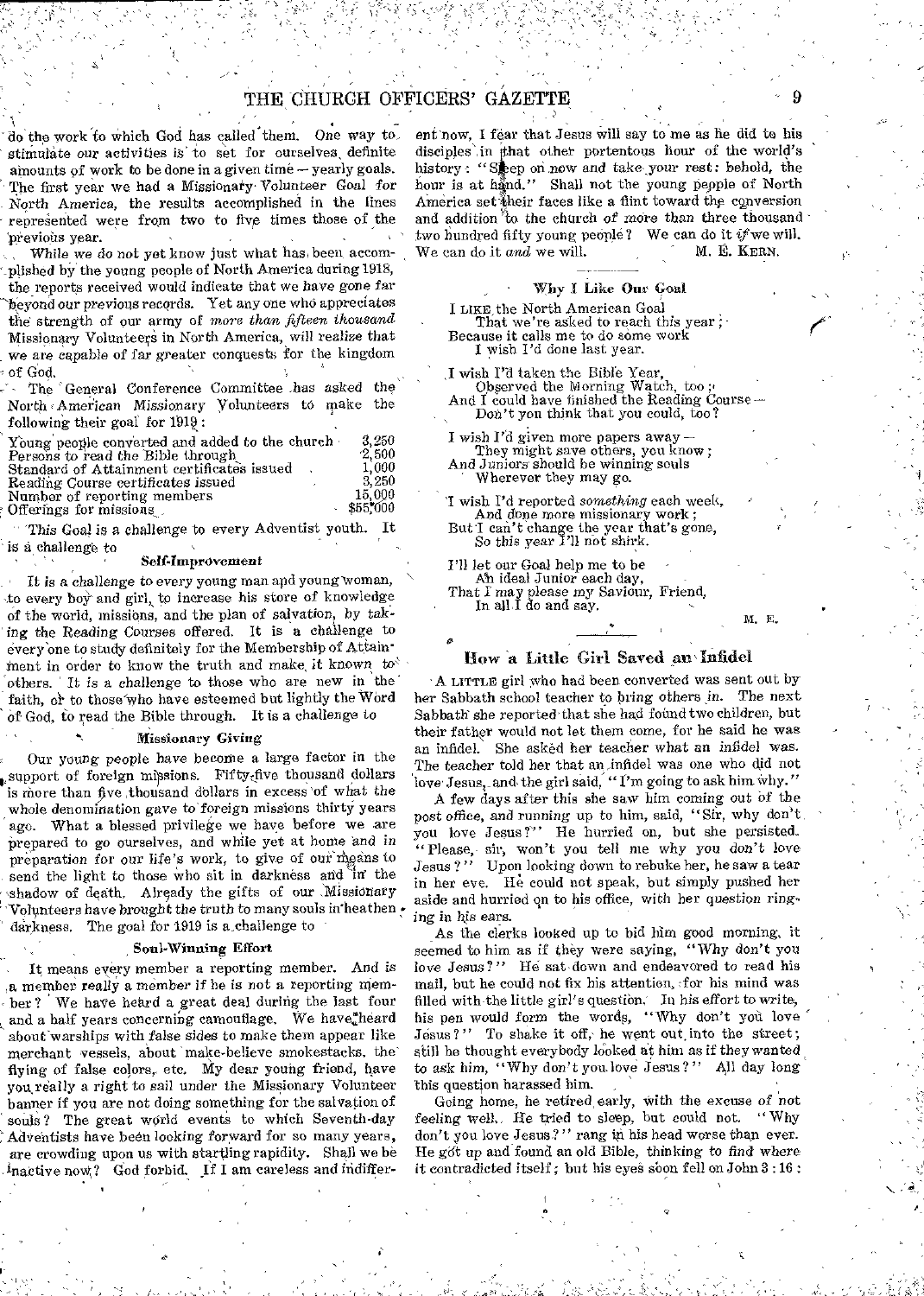i'For God so loved the ;World, that he:gave his only begotten Son, that whosoever believeth in him should not perish, but have everlasting life." At this the words, Why don't you love Jesus?<sup>'</sup>burned their way into his soul deeper than ever; until in despair he fell upon his knees, and in the anguish of his soul cried, "O God, be merciful to me a sinner!" and before the sun rose that morning the burden rolled off his heart, and great joy. and peace filled his soul; for he, too, loved Jesus, and is now telling others why he loves him, *—Selected.* 

### Missionary Volunteer Meeting for Week Ending January 11

*Subject; The- Unfinished Task.* 

Helpful Thought: "The work that centuries might have

*done,*<br> *Must crowd the hour of setting sun.*"

### Senior

1. Song Service.

Sentence Prayers.

Responsive Reading : Isaiah 53.

4. Talk : Missionary Advance in Perplexing Times.

See *Instructor* for Dec. 31, 1918.<br>
5. Talk : What Remains to be Done. See *Review*<br> *and Herald* for Jan. 2, 1919. Include with this the<br>
Monthly Survey of Missions.

6. Recitation : A Missionary's Plea.<br>7. Mission Roll Call.

8. Secretary's Report and Offerings for Foreign Missions,

9. Close by repeating the Great Commission in concert. (Matt. 28:18-20.)

#### Junior

1. Song Service.<br>2. Several Short Prayers. . . . . . . . . . .

3. Scripture Lesson : Favorite Verses, • 4. Talk : A Native Bay and His Mother. Let a

Junior tell the story in his own words. 5. Talk : Little-Girl in Brazil. Let a Junior tell the story in h*i*s own words.

)6. Superintendent's Talk : Last Year's Progress and This Year's Need.

7. Our Response.<br>8. Secretary's Report and Offerings for Foreign Missions.

9. Close with prayer by the superintendent.

#### Notes to the Leaders.

Genera/. — This meeting' should lead to deeper consecration for service. Help your Junior and Senior Mission-<br>ary Volunteers to feel that they owe others a debt. Re-<br>member the second Sabbath of every month is Foreign<br>Mission Day. Whatever the program may be, time will<br>be a In ave it ! After the person appointed has given the survey, give each Missionary Volunteer an opportunity to add a missionary news item. Appoint one or two before closing the meeting to gather news items from the *Review*  for the survey on the•second Sabbath-in February.

This is an effort to get our young people to read the<br>Review. They must read it in order to keep pace with<br>the message. If they do not "keep pace," how can the<br>Master use those who have been appointed to be his helping hand? In fact, can he use them? That is *a* serious-<br>question. So Make the Monthly Mission Survey <u>a</u> prominent feature in the Senior and Junior societies Why not appoint all the Juniors to gather news items for Febru-<br>ary, and see who will find most in the *Review?* 

*Another Matter* As leaders, always look over all material for both society programs. The Senior society: will find much choice material in the Junior programs. Use it whenever you can,

Society *Work.* - Keep your society Goal before you.<br>Aim to: reach it as soon as possible. Are your hands large ? If so, why not have a secretary in every band. who will try to get a report of work each week frome *very* member of the band. Be sure that every Missionary, Volunteer is in one of the working bands. Do not let the: volunteer is in one of the working bands. Do not let the interest lag. Try to do something every week to deepen it. How is your devotional secretary getting along?<br>Are the educational features prospering? Write your conference secretary about your problems.

Song Service. Have a few songs sung enthusiastic cally. If you are acquainted with the following numbers in "Christ in Song," you will enjoy them 547, 548, 566, and 600.

#### Senior,

Mi*ssion* Roll *Call.—* Announce this roll call the Week before. Ask each to be prepared to respond to his name.<br>with the name of a missionary and something about the missionary's work. Plan to allow plenty of time for this<br>roll call. Let each Missionary Volunteer tell what he<br>h service.

*, Junior*<br>Scripture Lesson.— Ask the Juniors the week before to come to this meeting prepared to repeat a good. Bible verse on missionary work. Let these be given spontaneously, and let them constitute the Scripture lesson;

Last Year's Progress This Year's Need.— The superintendent will find material for this talk in numbers 4 and 5, in the Senior program. The Monthly Mission Survey is a part of this talk, but if thought best, have the survey given by one of the Juniors.

*Out' Response.*—Ask each Junior to tell one interest-<br>ng thing he has learned about missions in the meeting<br>coday Let him also tell what he will turito de to help ing thing he has learned about missions in the meeting today. Let him also tell what he will try to do to help today. Let him also tel<br>save others during 1919.

A Missionary's Plea<br>
[A returned missionary from China, in telling of his-<br>
experiences in that country, mentioned the case of a-<br>
woman whose husband came home one night drunk and<br>
angry, and turned her out of the house w never to enter it again. It was (in the midst of winter, and having no other place to go, 'she went to a temple near by, where she was found about two days later by the missionary- and his wife, dead from abuse and exposure, still in a praying posture before the idol.

',KNEELING in the heathen temple,  $\mathbb{R}^3$  Where for refuge she had fled<br>Where for refuge she had fled<br>From a brutal bushand's curses

Where for refuge she had fled<br>From a brutal husband's curses,  $-$ 

Thus we fohnd her, Cold and dead. Thin her garments, though 'twas winter;

Homeless, friendless, and alone,<br>She had begged in vain for mercy

From the hideous; grinning atone.

And we thought its grin more fiendish Than:we'd ever- seen before,

As if gloating o'er its.victint;

Lifeless there upon the floor: Knowing naught of Christ,, this woman Had before-this god of stone

Poured her life out, asking mercy

Thus she died; and thus are millions Going down in death each year, ying to their horrid idols That can, neither see nor hear,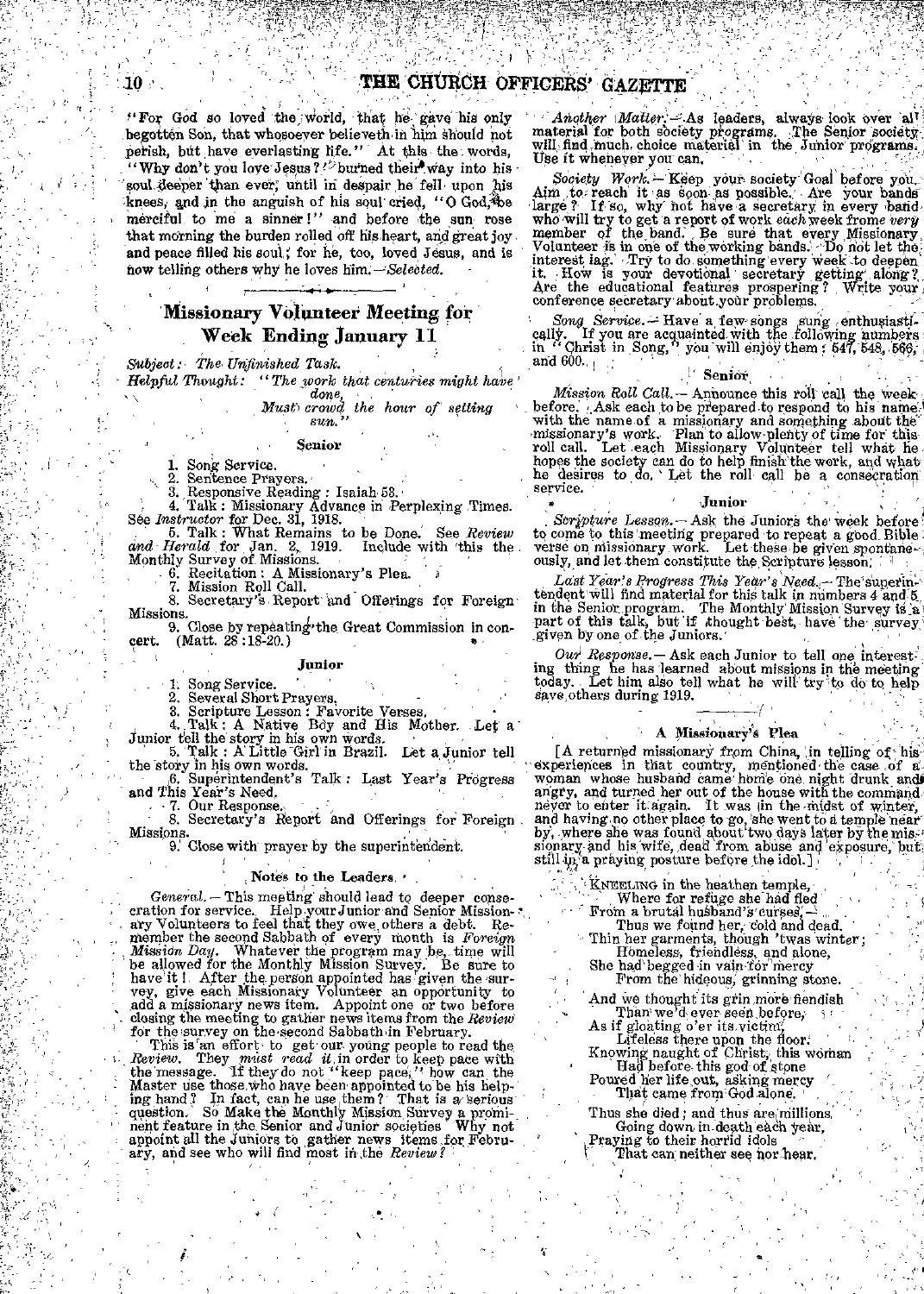And can we more highly favored,<br>If we send them not the Name That alone can light their darkness

For their death be free from blame?

Shall we in this land of Bibles

Count ourselves from care so free That we heed not those who perish

In the lands beyond the sea? No; we cannot, dare not, leave them.

Groping in their heathen night ;

We must send the joyful tidings<br> **Of the God of love and light.** 

Who will go, then, with the message,  $\overline{\phantom{a}}$ Go in Christ's almighty name, Preaching peace and sweet deliv'rance

To the slaves of sin and shame ? ho will leave his home and kindred.

Happy though his, lot may be, To the Master, gladly saying,

'Here am I; O Lord, send me"?

### *'-Selected.*

### A Native Boy' and His Mother

I WANT to 'tell you of a little native boy who came to'us at the time of the famine in Matabeleland. The little fellow, although seven 'or eight years old, was so nearly starved ;that he had to be carried on his mother's back. We took him in. I think I never saw a child of his years that ,seemed to grasp the doctiines *of* the gospel quicker than that little fellow did. Dag by day you would find him trying to read his Bible and understand it, After three *isz;• if our years* he wanted to be baptized., He wanted to be "Jesus' boy."

 $\therefore$  And then it was with him just as it is with the rest of  $us - as$  soon as the truth got into his heart and into his life, he wanted his own people to have the message. His mother lived in a village about fifty miles away. ' One day my wife was sitting at the table writing a letter thome, and the little fellow came up and stood by her.

, She said to him, " What do you want? "

"Well," he said, "Missis, I just wondered who you R'' were *tiring to."* 

. She said she was writing to her mother across the ocean.,

Said he, "Was it your mother that sent you here to • teach me about Jesus ?".

"Well," was the reply, "she had something to do with it."

Then the little fellow said, "Missis, won't you put this in the letter, and tell your mother that down in that village where my mother lives there is no missionary, nobody to 'teach my mother about this Jesus you have taught me about? And won't you write and tell your mother to send, somebody to my mother, so that she can have the knowledge of this same Jesus?"

Just to satisfy him, my wife said, "Yes; I will write that in the letter."<sup>3</sup>

A little while after that he wanted to know about how long it would take for his missionary to come. You know those people think that about all one needs to do is to ask for somebody. They have heard that there are thousands in the homeland that *know* all about Jesus, and they canhot understand how anybody should be willing to let any- ' bedy else live anywhere in the world and not *'know* 

anything about him. So he said, "How long will it take for my missionary to come?"

We told him it would take about five months before we could get a letter back.' And so the little fellow counted the moons. He had a stick, and every time the moon died, as they say, he would cut a notch in the stick. When he had five of these notches on his stick, he said, "My moons are  $up$ -how about my missionary?". And we had to tell him that we had no word about it yet:

Six months, seven months, eight months, he waited, and it was going on toward the ninth month. Then one day he saw some people going through the village, past the mission station. He ran out to see them, and found 'they had come from his home. Childlike, the first ques-. tion he asked was, "How is mother?" And the word. came back to the little fellow, " $'$ ". Your mother is dead." She had starved to death in the famine that extended all over the country, when the natives were dying by the hundreds.

The little boy came back into the house, and stood up there with the tears trickling down his cheeks, his lips quivering, and said, "Teacher, my mother is dead, and the missionary never came. Will I ever see my mother again?''

I want to tell you, boys and girls, that was about the hardest question I ever had to *answer.* Oh, what can we say when we come up before the judgment bar of God,for all those who have gone down to their graves without God / and without hope in this world? What will our answer be when we appear in the courts of heaven?

W. H. ANDERSON.

### A Little Girl in Brazil

WE have a dear little girl of eleven in one of our new Sabbath-keeping families in Brazil; they are Italians, and very poor. The mother and big sisters make men's trousers of heavy cotton material, *machine*  sewed, and well made, for the Italians are good workers. For these they receive three cents a,pair ; and a tiny loaf of bread costs *six* cents.

This little girl wanted a hymn book so badly that she begged her mother to-buy one for her. They cost only twenty-four cents; but the woman did not have the money, so she told her to be patient, and some day she would buy one for her.

This the mother related to me when I went there to treat the sick and to study the Bible: The little girl had attended our weekly children's meeting since the beginning and had learned the tunes ; but the hymns she could not remember. I gave her the much-longed-for book, and she was constantly seen with the book in her hands, memorizing the hymns. She joined my Sabbath school class when we moved our Sabbath meetings into the tent.

Then came the difficulty of the memory verse ; she had no Bible from which to study it. A cloth-covered Bible of splendid print costs us only twenty-four cents, and the dear little soul soon found a Bible in her hands. Now she was happier even than with the *hymn* book. And after I showed her how to find the references she could quickly find them herself. Then she read them to her mother as she *sewed,* and when she came to a passage that she par-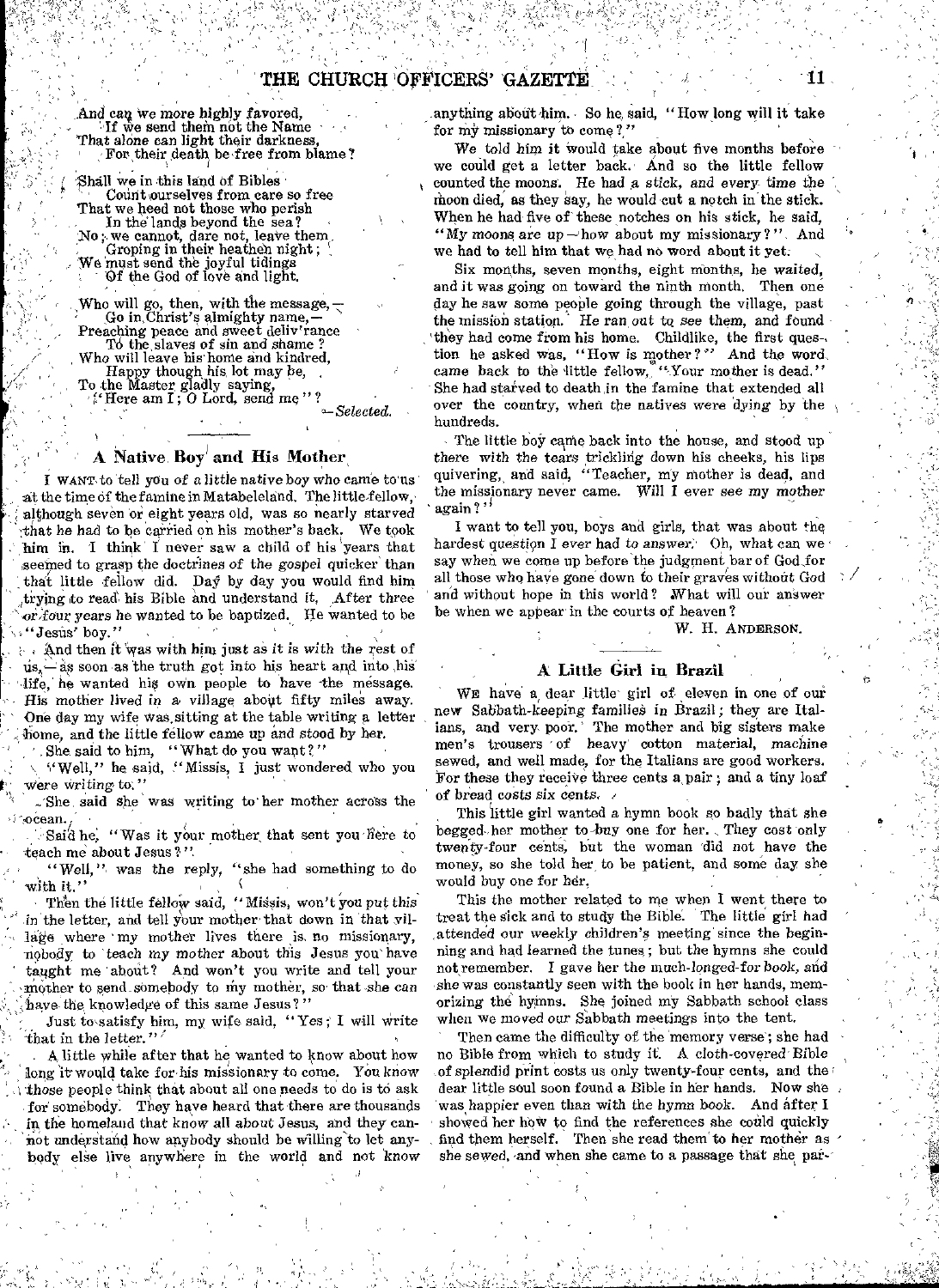7

ticularly liked she would copy it off, that when I took the Bible away she might still have some of it to read.

When she went to school, she would put her precious Book high out of reach of the younger children and say, "Mother, don't let any one touch this except Doña Louisa, if she should come for it." Of course, this made me tell the mother that I would never take the Bible away, that she might have it, but the mother said, "I'll-pay for it," and commenced undoing a knot in the corner of her handkerchief where she had a few coins.

"Yesterday, in the Sabbath'school (and it was only this last week that the little girl received the Bible), when  $I$ asked what our lesson was about last week, she jumped up so quickly and repeated hex memory verse so perfectly and so, fast that it quite took my breath away. They sometimes make mistakes, but learn very rapidly.

LOUISA WURTS, M. D.

### Program for Week Ending January 18

*Subject: Sin,—the only thing' God hates. ' Motto: "If sinners entice thee, consent thou not."* 

#### Senior

1. Opening Exercises': Song and Prayer. 2. Scripture Lesson : Morning Watch Review from January 1 to 18.<br>• .3. Secretary

Secretary's Report and Report of Bands.

,4. Bible Reading: What Is.Sin ? 5. Talk : Why God Cannot Save the Sinner in His Sin.

6. Talk : The Two Sides of Sin.<br>7. Reading : Who Was to Blame ?' See *Instructor* for

Jan. 7, 1919. **8. Round Table : Some of the Little Foxes.** 

9. Close by repeating Ps. 19 :14 in concert.

#### Junior

1. Opening Exercises : Song and Prayer. 2, Scripture Lesson: Morning Watch Review for January 1 to 18.

3. Secretary's Report and Report of Bands.<br>4. Bible Reading : What Is Sin ? Use Senior study.<br>5. Talk : The Giants of Today. Let a Junior give it<br>in his own words. See Instructor for Jan. 7, 1919.<br>6. Reading : "Thou God Se

Blackboard Talk.

8. Round Table : Some of the Little Foxes.

9. Close by repeating Ps. 19':14 in concert.

#### Notes to the Leaders

 $General \rightarrow$  Sin is the only thing that can rob us of . success.±It is the only thing that can defeat our purpose to be soul-winners. Surely as Missionary Volunteers we must get rid of it—root and branch. So, pray and work - hard to make the meeting for today truly picture sin. It is our worst foe. Sometimes it comes to us in sheep's clothing; sometimes it appears small and insignificant;<br>and it always comes in an appealing way. But sin is still<br>sin. It is always dangerous. It always destroys. Let no<br>young person think he can hide sin in his heart with its betraying him to others and 'corroding his own life. Ile cannot! Harboring sin in one's' heant is committing suicide. It kills one's spiritual, life first—but it doesn't stop\_ there. It would be well to write the following, or other similar sentences, on the board:

> source of every heartache. thorn on every stem of joy. , sting of every sorrow. Sin is the  $\{$  sung or every sector. gulf between earth and heaven. foe which only God can annihilate.

*' Opening Exercises.—The* following nurnbers'in "Christ. in Song "-are good to use in this meeting :  $43, 49, 12, 25,$ <br>31, 17, 109.

Lesson Scripture. - Have some one repeat the Morning Watch Verses from January 1 to 18 for the Scripture lesson. Keep the Morning Watch before your young people. The Morning Watch habit will crowd sin out of their lives, or sin will crowd that habit out, Which shall it be ?

*SeereiarY's Report and Report of Bands.* — Of course, the secretary each week gives a report of the work done by all. But this week let each -band leader report the work done by.the members of his band.

*Bible Reading.*— Make this brief. The texts might be read without comment; but the one conducting the study should be sure either to read the note or give, the gist of it in his own words:

Round Table. - Arrange your meeting so as to allow about ten or fifteen minutes for round table talks, each to talk of one or more little sins. In this way help one another to sense more clearly the necessity of keeping<br>on guard against the little foxes that spoil the vines.<br>What about worry? gossip? envy? greed? lying? suspi-<br>cion? hatted? decekt? harshess? touchiness? pride?<br>boa a young person boating leisurely above the falls, such an illustration would help to impress all with the danger of sin. There is the greatest danger that we shall drift onand on unconsciously to sudden destruction unless we determine to make no compromise with sin and be on guard constantly. There is nothing the world needs so much as There is nothing the world needs so much asyoung men and young women who are afraid to tamper<br>with sin. It pays to be afraid of sin. That is true<br>heroism. The young people and the boys and girls who<br>do not laugh at sin, but who are afraid to have anything to do with it, are the kind of workers God can use.

### ,What Is Sin?

1. SIN is a violation of God's holy precepts. 1 John 3:4. Sin darkens the mind and separates us from the life

of God. Eph. 4:18. 3. Sin is the enemy of our own souls. Prov. 8:86.<br>4. Sin is a reproach. Prov. 14:34,

Sin is the thing, to be abhorred and hated. Rom. 12:9; Heb,1:9.

6. Sin keeps us from receiving the blessings of the Lord? . Jer. 3:2, 3.

#### Note

Sin is the only thing that God hates. "It is the fair siren who, seated on, the rock by the deadly pool, smiles to deceive, *sings* to lure, kisses tp betray, and flings her arms around our heek to leap with us to perdition." It is the venom of the old serpent: its slime and "ugly ooze" make one's very soul, creep and shudder. It is the sexton, the gravedigger who, trails us all the days of our lives. It enslaves, degrades, depraves, debauches.

Go enter yonder courtroom, where a young man, the son of some fond father and mother, is found guilty of murder. Hear the judge, with quaking heart and quiver-<br>ing lips, pronounce upon him the sentence of death. See<br>him on the scaffold a little later, with the noose around his neck, about to be ushered into eternity, disgraced in this' life and lost forever. Then, see the body put into a pine box and sent to the home where he lived as a little , boy. See the-aged parents, gray and worn, in their sor- , row, frozen with horror and bitter remorse, as they look upon the face of their boy, who was once an innocent babe n his mother's arms.. Think of the agony of that hour, then" remember- that sin *caused all this.*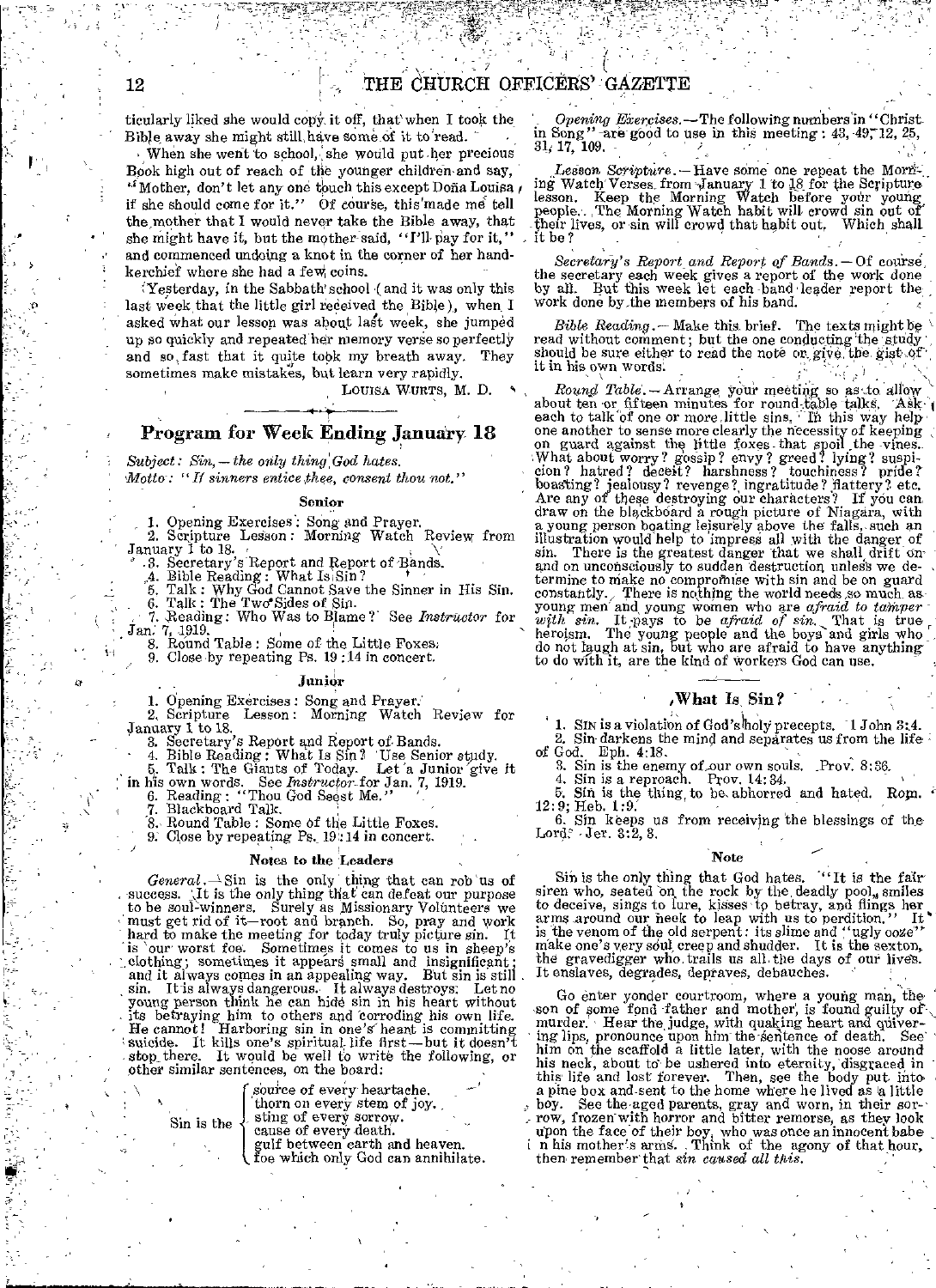$\frac{m \times p}{n}$  Go down into the slums of some great city, into the haunts-of vice. Creep around in the darkest dungeons of iniquity you can find, where. thieves, desperadoes, and harlots lodge. Look up the most depraved, diseased speci-<br>men of humanity you can find in the vile resort, clothed -in rags; homeless and friendless, *in* whose breast hope has As you look upon this wretched creature and hear her moans, her oaths and blasphemy; as you shudder and gringe and draw away, remember *sin caused all this.* Once this woman, now shunned and hated, was an innobent, smiling, prattling babe in her mother's arms, but now transformed by sin into a vile and loathsome thing.' And don't forget, sin will do the same for you.

Sin has caused the curse of the Almighty to rest upon the earth. This awful thing reached, up to heaven and took the Son from the throne of God. Sin is as black and dark as hell itself, for sin made hell. It took the cover-<br>ing cherub, the chorister of heaven, from his exalted position, and made him Beelzebub, the prince of deyils. Sin causes all the death and sorrow and misery in the world. Every tombstone is a monument to what sin has done. Every tear, every pain, every heartache, is caused by sin. ;The tear on mother's cheek is its definition. Gather up all 'the terrible harvest of, all the unrighteousness on the earth, of all maliciousness, envy, hatred, murder; of all deceit, jealousy, pride, backbiting; of 'all blasphemy, treachery, haughtiness; of all sin in every form and in every land, and you have a picture of sin. Truly this fearful thing should be shunned by every boy and girl.<br>
G. B. THOMPSON.

### /Why God Cannot Save the Sinner in His Sin

Gop cannot save us in our sine. Sin is impurity, unho-Ii kno wise enter. . Sin is rebellion against God, *causing* strife liness. Like the leprosy, it makes us unclean. Heaven s 'a place of purity, of holiness, where the unclean can *in*  land division and alienation. Heaven is a *place* of har- 'many and love, where , no discord or hatred will ever be found.

It is because of God's love that he cannot take us with our sin into the home of the redeemed. Once  $\sin$  en-, tered there. Pride came into the heart of Lucifer, and by whispered insinuations he spread his disaffection among the angels. Rebellion broke out, and finally the among the ingens. Accounted broke car, and many are Lord had to banish them from their lovely abode with him in Paradise.

But the Lord has ordained that this awful thing shall not rise up the second time; so for our own good, and the good Of all the redeemed of all ages, and the good of all the unfallen worlds where the footprints of sin have, never ,been seen, *sin Will* not be permitted to enter, heaven. Through the blood of the Son of God we can be cleansed *from* all sin, and fitted for the fellowship of *angels,* and the redeemed. If 'we will but give our sinful hearts to him, he will take them *just as they are,* and cleanse them, from all defilement, and give us a home<br>with his people in the kingdom: G. B. Thompson, with his people in the kingdom:

### The Two Sides of Sin

THE pleasures of sin often look attractive, especially to the young. The devil will take you, as he did the Master; up on some mount and show you this world, with all its charms and magnificent glory. He will hold before you the trials and sacrifices you will be called upon to make if you are a 'follower of the Saviour ; how you must eeds sacrifice fame and riches and worldly honor, the

theater, the ballroom, the dance; and all that goes with the vanity and foolishness of this world. One unending round of joy, and pleasure will continually dance before your vision, and the whispered temptations of the enemy will grip the soul: All this he will promise to give you, but on *one* condition,—that you fall down and worship' him.

But think ef the prodigal *son.* The world looked good to him for a time. He had friends, and gay companions, and money. He had what he called a good time; he sowed-his wild oats. But What a man sows, that shall he also reap. Erelong the scene changed ; his friends and money left him, his joy and pleasure vanished, and he found himself with the swine, eating husks.

So the charms of sin may ravish your soul for a time, but by and by, seduced and deluded by its enchantment;, you will find yourself eating husks with the swine, unless' you break with this evil thing.

Nothing is more sad than to see a soul sitthig with that terrible avenger, conscience, *smiting,and* reproving, —looking upon wasted opportunities and the ruins of a misspent life. Sin *has* a punishment for its victims even in this life. *Memory* sometimes becomes like a fire that is not' quenched and a worm that never dies. Sometimes when too late we regret that we were not more wise.

Then at last, when life's little dream is over, when theweb of our life is complete, we must reap in the field of destiny what we have sown. The wages of sin is death  $$ eternal death — eternal banishment from God, and angels, and the redeemed of all ages, and final destruction with Satan and his angels.

"Turning the pages of a book that I had taken from 'my library," says a writer, "I noticed an ink blot. I turned back and found the same, blot on the preceding page, Curious to see where it came from, I turned back perhaps a dozen pages, till I came to the source of it. That one ink blot had soaked through a dozen pages, marring them all." It is ever so with sin. It makes a It is ever so with sin. It makes a crimson stain which only the blood of Christ can cleanse. But we may be kept from sin. On the flyleaf of the Bible of a devoted saint of God were written these words, " This Book will keep you from sin: sin will keep you, from this Book." Those who pray and read and love the Bible, and follow its precepts, the Lord will save, and give them a world where pleasures will *never* end.

*G.* B. THOMPSON. '

### "Thou God Seest Me"

ONE day the astronomer Mitchell was engaged in making some observations on the sun, and as it descendep toward the horizon, just as it was setting, there came *into* the rays of the great telescope the, top of a hill seven miles away. On the top of that hill was a large number of apple trees, and in one of them were two boys stealing apples. One was getting the apples, and the other was watching to make certain that nobody saw them, 'feeling certain that they were undiscovered. But there sat Professor Mitchell, seven miles away, with the great eye of his telescope directed fully upon them, seeing every movement-they, made as plainly as if he had been under the tree with them.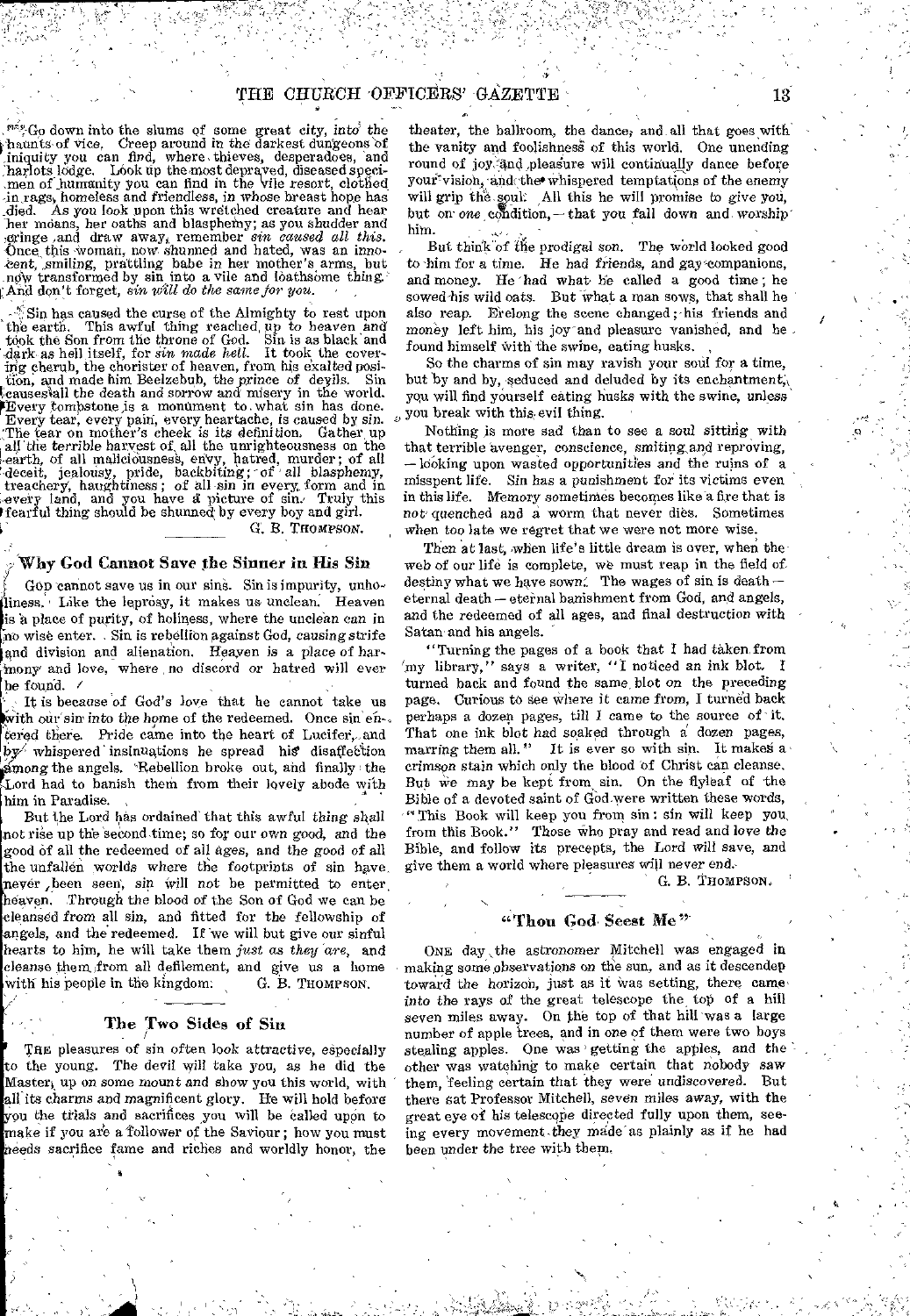So, often it is with men. Because they do not see the eye which watches with sleepless vigilance. they think they are not seen. But the eye of God is upon them, and not an action can be concealed. If man can penetrate, with the searching eye which science constructed for his use, the wide realm of the material fleavens, shall not He who sitteth upon their circuit be able to know all that occurs upon the earth, which he has made the resting place of his feet? - Selected,

### **Blackboard Talk**

If these four plants could be drawn on the board one after the other as the superintendent tells the incident, it would be much more effective.]

An old teacher was once taking a walk through a forest with a student by his side. The old man suddenly stopped, and pointed to four plants close at hand. The first was just beginning to peep above the ground, the second had rooted itself into the ground, and the third was a small shrub, while the fourth and last was a fullsized tree. The teacher said to his young companion:

"Pull up the first." The boy easily pulled it up with his fingers.

"Now pull up the second." The youth obeyed, but not so easily.

"And now the third." The boy had to use all his strength and use both his arms before he succeeded in uprooting it.

"And now," said the master, "try your hand upon the full-grown tree.'

But lo! the trunk of the tree grasped in the arms of the youth hardly shook its leaves.

This, my son, is just what happens to our bad hab-When they are young, we can cast them out readily, but only divine power can uproot them when they are old." - Young People's Paper.

### Program for Week Ending January 25

Subject: "Even So Send I You."

Helpful Thought: "Life holds no privilege more precious<br>than to give itself for the salvation of the lost."

### Senior

- Soul-winning Song Service.
- Scripture Lesson: Acts 8: 26-40. 2.
- Prayer.
- Secretary's Report, including report of work.
- Talk : Seeking the Lost
- 
- 

Reading: Spiritual Indifference.<br>Reading: "Two Missing." See page 7.<br>Symposium: "Even So Send I You." See In-8. Symposium : "Eve<br>structor for Jan. 14, 1919.

9. Close by repeating Pledge in concert.

### Junior

- 
- Song Service. Scripture Lesson: Acts 8:26-40.
- 
- Several Short Prayers.
- Secretary's Report, including report of work.<br>Reading : The Work of One Little Junior.<br>Social Meeting.
- 
- 6.

### Close with an earnest prayer.

#### Notes for the Leaders

General. - This program is the first in a series devoted especially to missionary work around home. The series should put new life into your bands if they are not now

doing earnest, enthusiastic work. This study is a general call to soul-winning, and soul-winning is the ultimate purpose of all our work. Your bands do Christian help work, scatter literature, write letters, etc., that others may find comfort and joy in this life and make sure of the home beyond

During 1919 hold up the Master before your Missionary.<br>Volumeers. Study his zeal. Think of his sacrifice.<br>Forget not how he toiled, nor the price he paid for the privilege of being a soul-winner. Hold up before them<br>men an served. And it was the Master is saying today, "Even so send I you." Can be count on your heeding his com-<br>mand? Will you be his middleman during 1919? **Even** 

Vrite the subject and helpful thought for today on the blackboard. And why not place there the entire program the leader?

Soul-Winning Song Service. Be sure to sing "The "Ninety and Nine." The following songs in "Christ in Song" are also good : Numbers 532, 536, 98, 500.

Secretary's Report. - Include in this the weekly report of work. Make the report of work a means for increasing<br>the work done in the bands. Why not have a large work chart where you can enter the report of work each week? Keep this where all can see. What improvement does the responsible where an can see. What improvement does she<br>report of last week show over previous ones? How many<br>will help to make next week's report the best one ever given, on at least one point?

Material.-Look over the material for both Senior and Junior meetings. Both Junior and Senior societies would<br>do well to use "Two Missing," "The Work of One Little<br>Junior," and perhaps others.

#### Senior.

Seeking the Lost. - Material for this talk may be gleaned from "Christ's Object Lessons," page 185-197.<br>Emphasize in it the value of a soul.

"Even So Send I You." Number these paragraphs,<br>and distribute them among the young people who are<br>timid about taking part in social meeting. Plan your<br>program so as to allow at least ten or fifteen minutes for this symposium; and after the paragraphs have been read, ask all others to tell about their own heart's desire to obey<br>the command, "Even so send I you." How many will<br>say todsy, "Here am I; send me"?

#### **Junior**

Social Meeting. - If you think best, use some of the paragraphs given in the symposium for the Senior proparam. Remind the Juniors, that the spirit of prophecy<br>says that boys and girls will be called to help give the last<br>warning message to the world. (See "Testimonies for<br>the Church," Vol. VI, p. 202.)

### . Spiritual Indifference

A BURDEN for souls, how few have it! Not many of us feel the woe of God upon us impelling ius on in the effort to reach those who are not saved. Even in the presence of the most appalling spectacle ever seen in the world, foreshadowing world-wide destruction and the end of human prohation, many are still indifferent.

"When Hudson Taylor was on board a junk at Sung-<br>kiangfu, a passenger, a Chinaman with whom the missionary had reasoned about salvation, fell overboard. A. strong wind was carrying the junk against the current, and the low-lying, shrubless shore offered no landmark to

show where the man had entered the water.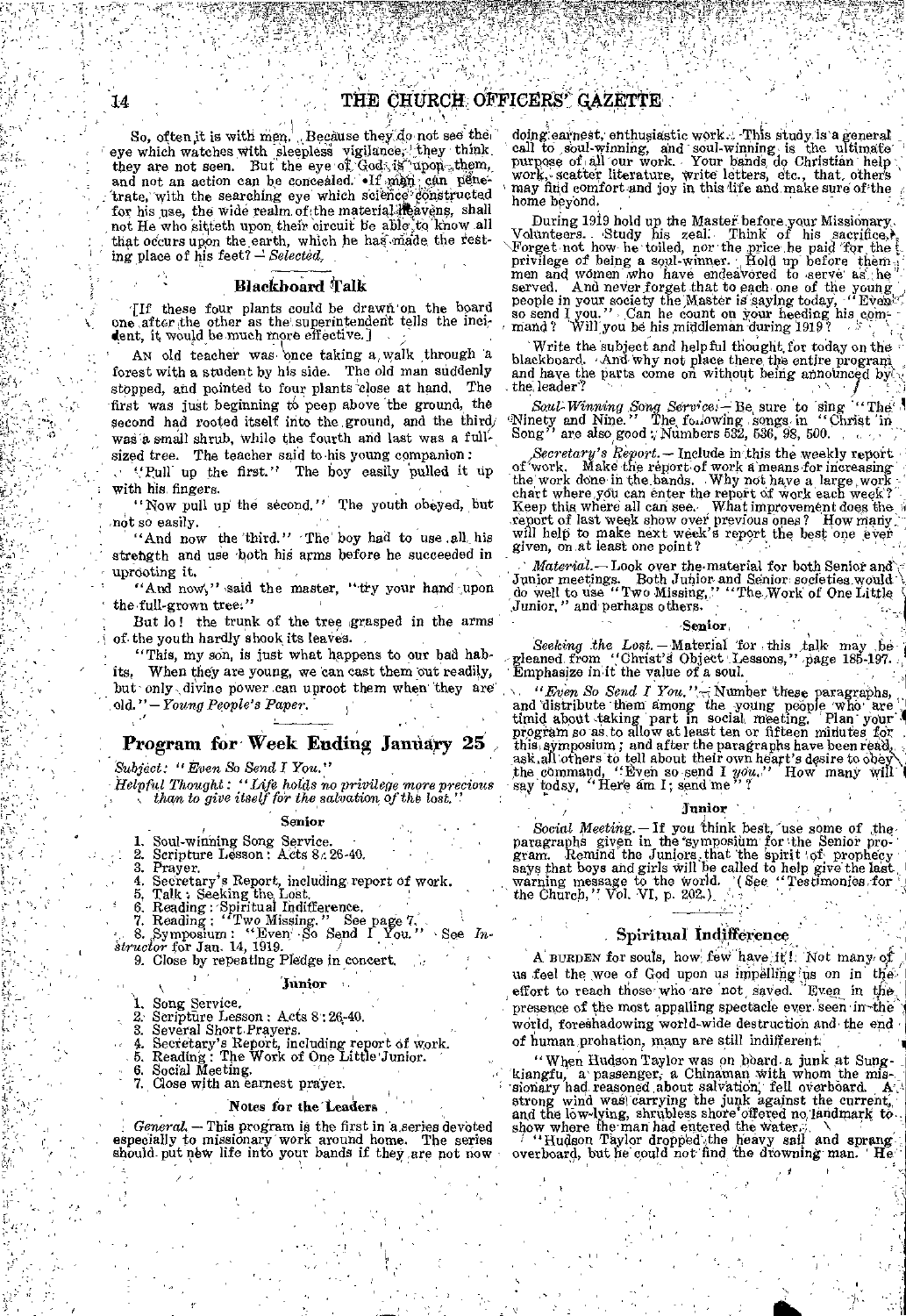*1*  nOlied around in agony, and saw a boat furnished with a , dragnet just such as he wanted.

[ *',",`,Come,,'* he called to the.men in the 'boat, "and drag  $\frac{1}{2}$  (over this spot; a man is drowning.

<sup>1</sup> It is not convenient,' was the reply.<br>[<sup>51</sup>] Pon<sup>i</sup>t talk of convenience,' he shouted, 'a man is drowning, I tell you.

'We are busy fishing,' they responded.

l " "Wever, mind your 'fishing ; I will give you more money' than many a day's fishing will bring—only *come* at once.<br>I May much will you give us?'

.

" 'Oh;, don't stay to diScuss that *now 1* I will give you ltrie dollars.' We won't do it for that; give us twenty dollars,

and we will drag.

I do not possess so much; but come quickly, and I will give you all I have.'<br>'s' How much may that be?'

 $\mathbb{R}^2$  How much may that be?<br>  $\mathbb{R}^3$  How much may that be?<br>  $\mathbb{R}^3$  At last, slowly enough, the boat was paddled over,<br>  $\mathbb{R}^4$  At last, slowly enough, the about was ledded inconscious<br>
and the net was let d

**4**<sup>2</sup> $\frac{2}{\sqrt{3}}$  if  $\frac{1}{2}$  ou/say,  $\frac{1}{2}$  this horrifies me!" No doubt it. does. We are shocked at the hard-heartedness of these. hagan Chinese. How could they fish while a human being was drowning by their side, all within their reach! But are we any better? We are mingling daily with those ensnared with "many foolish and hurtful lusts, which drown; men in destruction and perdition," and we are not greatly exercised by it. We can fish on quite contentedly, and Watch the efforts of others in the work of rescue.

Until our own indifference is removed, we should maintain a respectful silence concerning the indifference and callous-heartedness of the Chinese. The day of reckoning is drawing near. Erelong we shall be called upon to *give*  an account of our stewardship. The light we have, brings dded responsibilities. We are under obligations to make known to others what God has made known to us. cannot crawl into the ark and sit down alone. We are our brothers' keepers, and must reach out the hand for others.

Did you ever think that perhaps God wants you to get at least one soul for him this,year ? Is this too great a task, seeing the curtain is soon to drop and the tragedy of a ruined and lost world come to an end?. One soul each this year would *double our membership.* And in doubling our membership we should double our force of workers at home and in the regions beyond. It is indeed time for every believer in the coming of the Lord to labor in tearsand, with many'entreaties, for the lost.  $\int_{0}^{\infty}$ 

"'Tis almost time for the Lord to come, I, hear the people say.;

The stars of heaven are growing dim,<br>It must be the breaking of the day.

Go quickly out in the streets and lanes

And in the broad highway,<br>And call the maimed, the halt, the blind,<br>To be, ready for the breaking of the day."

The Work of One Little Junior

G. B. THOMPSON.

(A True Incident)

- 'VERY-tiny and pale the little girl looked as she stood before those three grave and dignified gentlemen. She had been ushered into Dr. Gordon's study, where he was holding counsel with two of his deacons, And now, upon inquiry into the nature of her errand, a little shyly she requested to be allowed to become a member of his church.,

"You are quite too young to join the church," said one of the deacons, "you had better run home and let us talk to your mother,"

She showed no sign of running, however, as her wistful blue eyes traveled from one face to another of the three gentlemen sitting in their comfortable chairs ; she only drew a step nearer to Dr, Gordon, He arose, and with the gentle courtesy that ever marked, him, placed. her in a small chair close beside himself.

'Now, my child, tell me your name, and where you live." .

"Winnie Lewis, sir, and I live on Newton Street. I go to your Sunday school."

"You do? and who is your teacher?"

" Miss Colby. She is very good to me."

"And you want to join my church ?"

The child's face glowed as she leaned eagerly toward

him, clasping her hands, but all she said was, "Yes, sir." " She 'cannot be more than six *years* old," said one of the deacons, disapprovingly.

Dr. Gordon, said nothing, but quietly regarded the small, earnest face, now becoming a little downcast.

"I am nine years old; older than I look," she said.

"It is not *usual* for us to admit one so young to membership," he said, thoughtfully. "We never have done so;  $\text{still} -$ "

"It may be an undesirable precedent," remarked the other deacon.

The doctor did not seem to hear, as he asked, "You know what joining the church is, Winnie? "

"Yes, sir," and she answered a few questions that proved *she* understood the meaning of the step she wished to take. She had slipped off her chair, and now stood close to Dr.-Garden's knee.

"You said last Sunday, sir, that the lambs should be in the fold."

"I did," he answered with one of his lovely smiles. "It is surely not for us to keep them out. Go home now, my child. I will see your friends and arrange to take you into membership very soon."'

The cloud lifted from the child's face, and her expression as she passed through the door he opened for her, was one of entire peace.

The inquiries made of Winnie's Sunday school teacher proved satisfactory, and she was baptized the following week: After that, except foroecasional information from \_Miss Colby that the child was *doing* well, Dr. Gordon heard no more of her for six months.

Then he was summoned-to her funeral. It was one of Jun'e's hottest days, and as the doctor made his way along • the narrow street on which Winnie had lived, he wished for a moment that he had asked his assistant to come instead of himself, but as he neared the house, the crowd filled him with wonder. Progress was hindered, and as he paused for a moment, his eyes fell on a crippled lad crying bitterly, as he sat on a low doorstep.

"Did you know Winnie Lewis, my lad?" he asked.